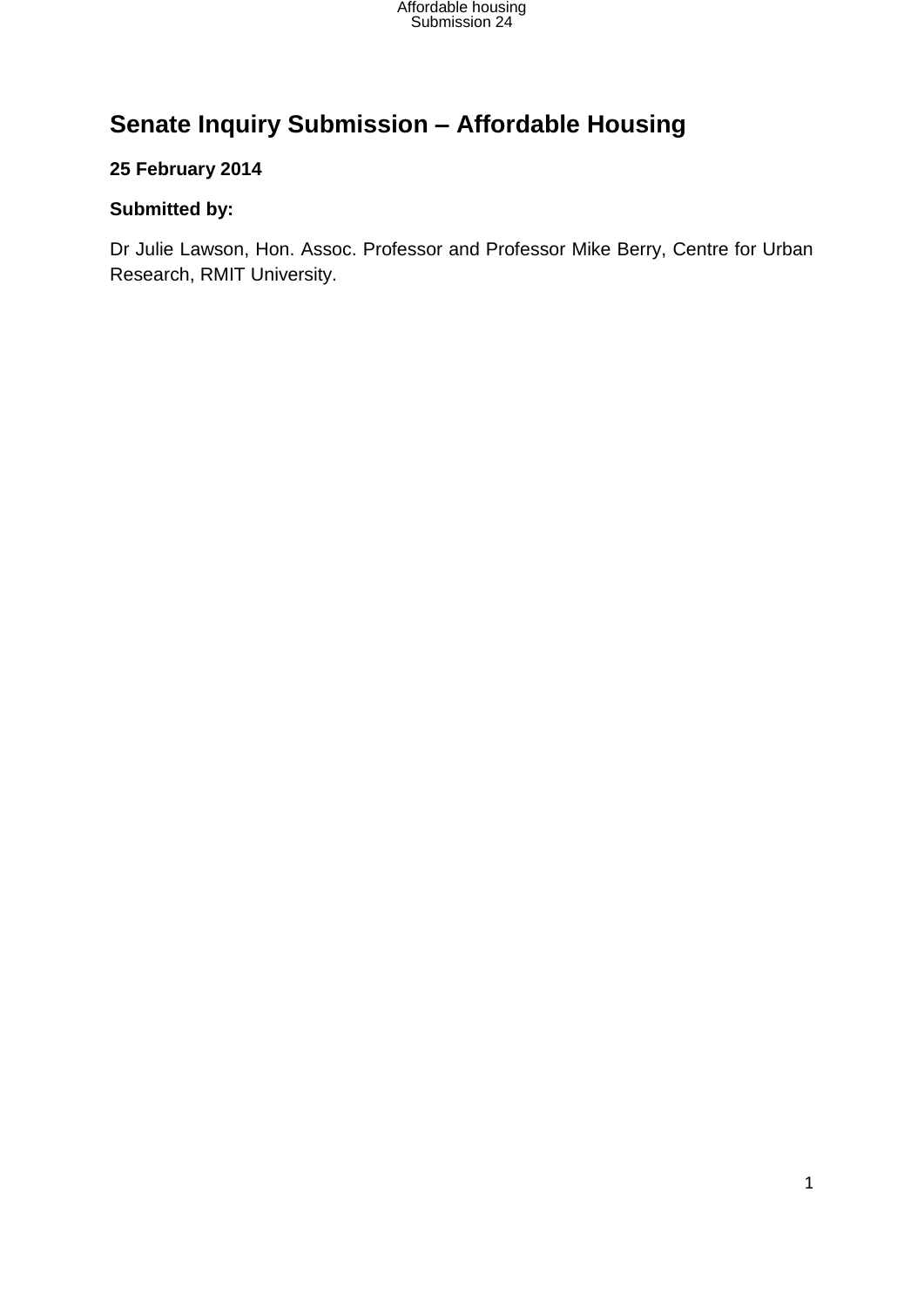## **Focus of submission**

This submission addresses specific Terms of Reference of the Senate Inquiry into Affordable Housing, being:

- a) the role of all levels of government in facilitating affordable home ownership and affordable private rental, including:
	- iii the effect of policies designed to increase housing supply,
	- v. the regulatory structures governing the roles of financial institutions and superannuation funds in the home lending and property sectors, and
- l) the role of innovative and responsible funding mechanisms used in other countries, including the United Kingdom, United States of America, France, Canada, Austria and the Netherlands, that provide a stable and cost effective way of funding affordable rental and social housing, such as affordable housing supply bonds and an affordable housing finance corporation; and
- m) the role and contribution of the community housing sector in delivering social and affordable renting housing;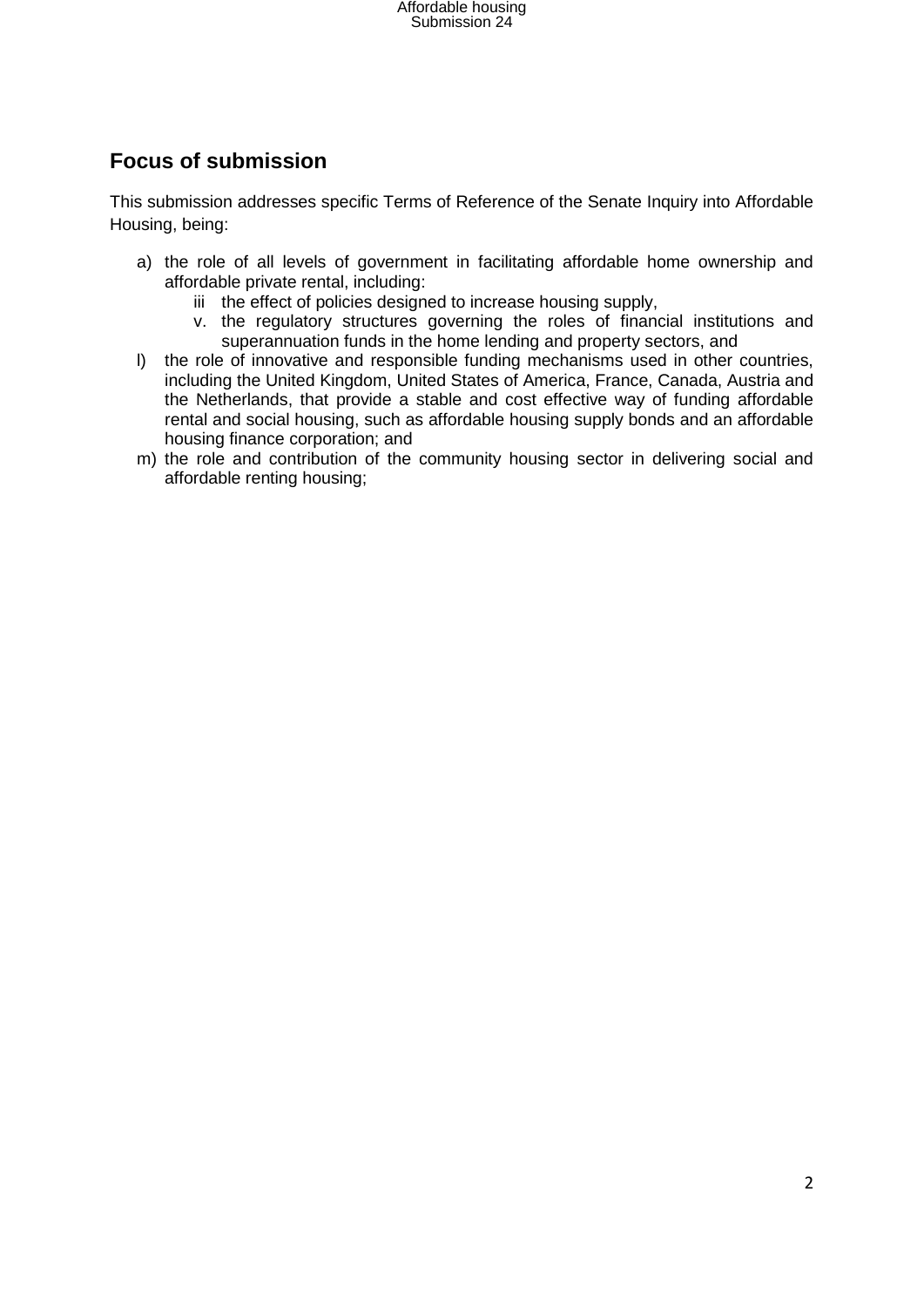### **Summary of Submission**

Australia is facing a developing housing affordability crisis. Falling home ownership rates and a declining public housing sector are resulting in rising demand for private rented housing. However, existing market failure in the private rented sector means that increasing numbers of lower income and otherwise disadvantaged households are struggling to access housing suitable to their needs and resources. There is developing a structural shortage of low rent dwellings in Australia's cities and regions This has adverse implications for the living standards of affected households, and broader negative impacts on the productivity and competitiveness of the Australian economy.

This situation has evolved over decades in which the fruits of economic growth have been increasingly unequally distributed; housing markets have reflected and reinforced these inequalities of income and wealth. Current and past policy settings have ameliorated to a degree the full force of rising inequalities but ruling government taxation, spending, planning, infrastructure and environmental policies have collectively failed to adequately reverse existing housing market trends. To the extent that governments have intervened it has generally been to pump up demand-side measures – e.g. first home owners grants – or use housing as a macroeconomic tool to boost aggregate economic activity  $-$  e.g. during the global financial crisis. Efforts to date to stimulate the growth of a robust, expanding nonprofit housing association sector based on attracting large, continuing flows of private investment have had only modest success. This, in our view, stems from an inadequate understanding of what is needed to bridge the gap between what professional and institutional investors require by way of risk-adjusted returns and the capacity of well managed and regulated non-profit housing associations to fund sustainable affordable rental provision, while ensuring that rents charged are affordable by those currently priced out of the market.

In this submission we:

- (a) Outline the current context in which housing affordability has deteriorated in Australia;
- (b) Describe existing policies aimed at dealing with the resulting problems – and their inadequacy;
- (c) Outline the many successful approaches implemented in other advanced countries to improve affordability outcomes;
- (d) Explore the significant interest of and potential for Australia's superannuation funds to invest in a suitable security designed to expand the supply of housing available at sub-market rents to eligible households in need;
- (e) Outline two models for such a security i.e. housing bond drawing on the best features of models that have been successful elsewhere in the developed world.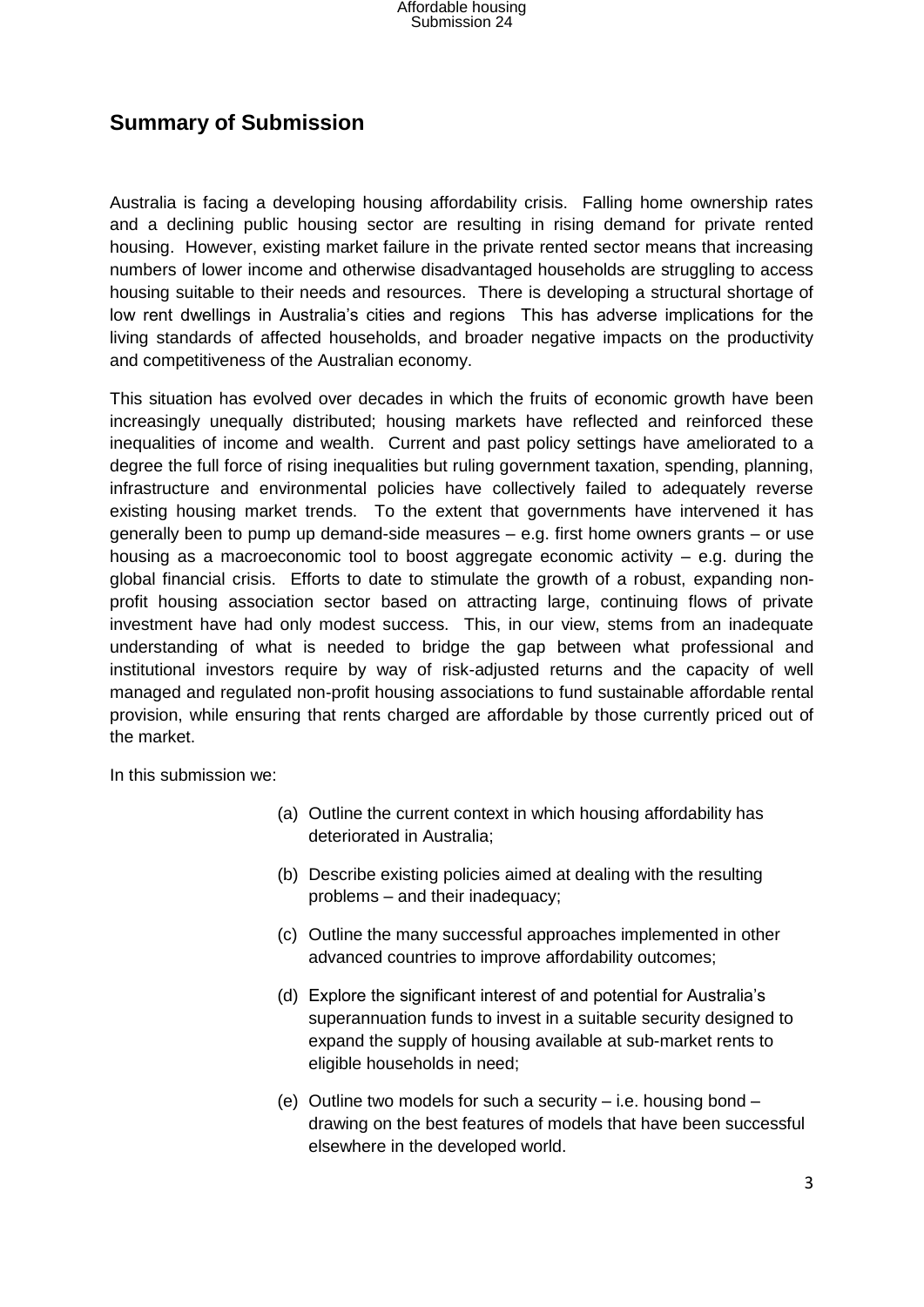In order to successfully bridge the gap between institutional investors and affordable housing providers it is necessary to create a new debt class that provides low risk returns to the former and a low interest or coupon rate to the latter. This requires creation of an institutional structure that delivers a regular pipeline of AAA-rated bonds to investors. A central component of this structure is provided by a carefully crafted, capped government guarantee that operates as a "last call" or backstop reassuring investors that they will receive all entitlements. However, in order to minimise the likelihood that the guarantee will be called upon, a series of "first-call" reserve mechanisms must be put in place to protect the taxpayer. These elements are described in the preferred model presented in the final section of our submission, based on schemes now operating successfully in the UK and Switzerland. This approach requires the creation of an independent, non-profit financial intermediary – the **Affordable Housing Finance Corporation** – governed by a professional board to which directors are appointed, drawn from the financial and legal sectors, government and the nonprofit housing sector. This body would report regularly to Parliament to ensure that the taxpayers' interests are protected.

IN SUMMARY, It *is* possible to design and implement a new policy regime and institutional mechanism able to substantially boost private (notably, institutional) investment in expanding the supply of affordable housing in contemporary Australia. However, strong, strategic government leadership is required. International experience over decades has demonstrated this fact. Government can get "more bang for its buck" in this field by sensibly leveraging its strong credit rating in the way the AHFC approach entails but it must also ensure that the growing non-profit housing sector is able to make use of the low-cost debt provided through this mechanism by way of matching capital and revenue support, as outlined in the preferred model.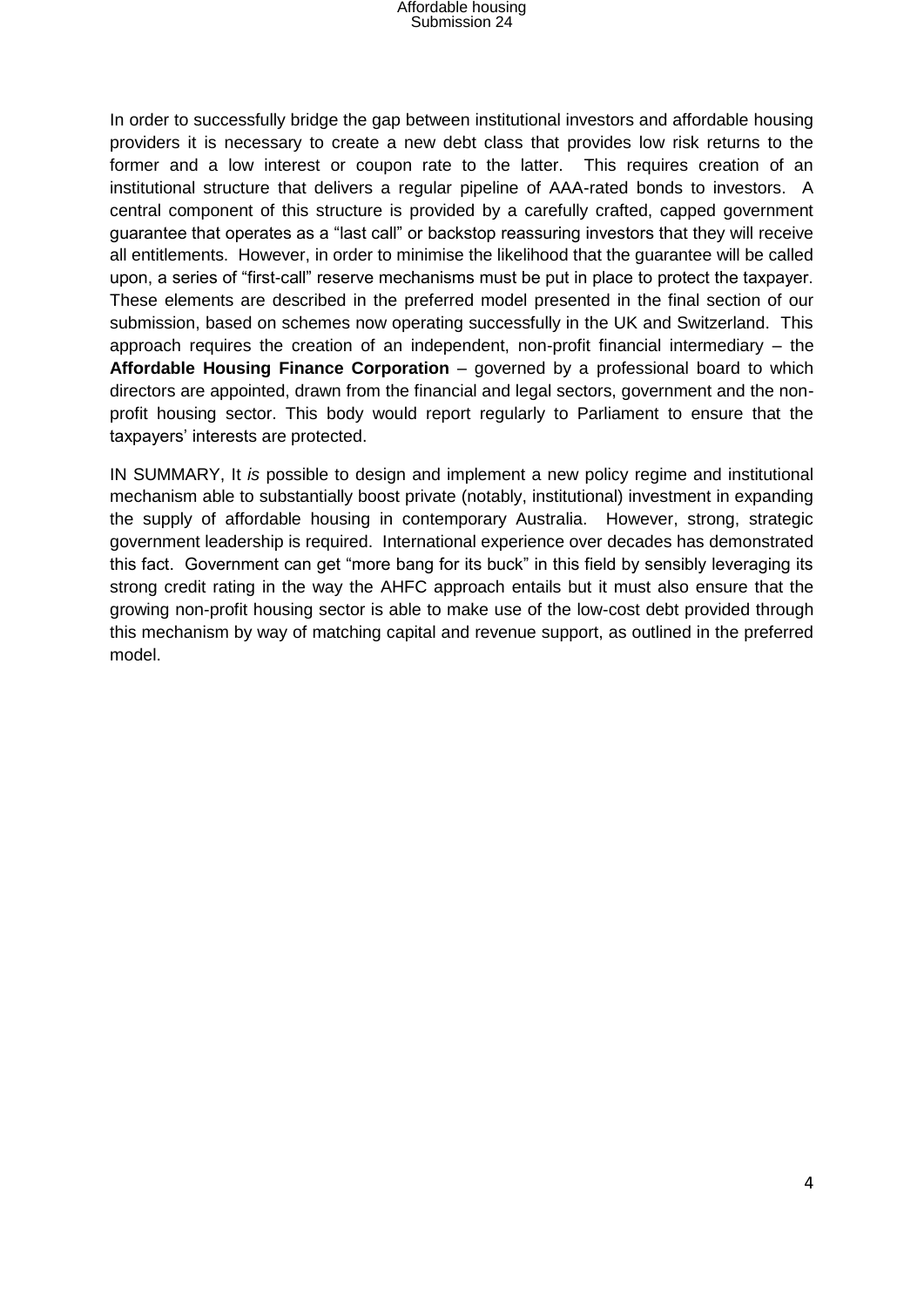## **A proposal to increase appropriate long term investment in affordable rental housing in Australia<sup>1</sup>**

Dr Julie Lawson, Hon. Assoc. Professor and Professor Mike Berry, Centre for Urban Research, RMIT University.

### **Context**

Few material concerns are more important to Australians than the homes they live in.<sup>2</sup> Secure, affordable housing contributes to our sense of security, individual wellbeing, health and supports family stability. Affordable housing provides households with the capacity to access other life needs such as education, recreation and access to employment opportunities. It is not only important to overall community well-being but also economic stability.

Despite the importance of housing, regrettably the lack of affordable housing continues to be one of the most persistent and corrosive problems eroding the quality of life amongst Australian households over the last quarter of a century. The work by the Australian Housing and Research Institute (AHURI) and the National Housing Supply Council (NHSC) tells us that the great Australian dream of secure, affordable home ownership is now fading for many households. Today, almost one third of all children are part of a household that rents their home (Hulse et al, 2011:37-39). The implications of this trend are multiple. While families with children have borne the brunt of housing stress and involuntary mobility, couples without children are also having difficulty moving out of rental accommodation and maintaining home purchase obligations in order to advance their housing aspirations (Hulse et al, 2011, Wood and Ong,  $2012)^3$ .

As Australian society ages, older households will increasingly meet the cost of aged care by drawing on their accumulated housing wealth (Productivity Commission, 2011). Obviously this is not possible for renters. Outright ownership amongst over 65s is anticipated to decline by 10% by 2046 (Yates and Bradbury, 2010 in Wood and Ong, 2012; see Table 1). Hence, sub-standard care and poverty looms close for many elderly private renters (Morris, 2009) and those with outstanding mortgage debt on retirement. Clearly, keeping down the costs of rental housing amongst low income tenants and building bridges to affordable home ownership reduces their chances of living in poverty in old age.

This submission to the Senate Inquiry is about how to grow an appropriate and responsible range of housing choices for Australians by better utilising the tools at government's disposal and harnessing circuits of savings and investment via the superannuation sector, to benefit our housing futures.

**.** 

 $1$  This submission is based on research carried out over many years by the authors and others, supported by the Australian Housing and Urban Research Institute. A list of relevant reports is appended as Attachment 1. This research and other sources are cited throughout the text of the submission. The "Guarantee" report on which our preferred model (see final section of submission) is drawn from (Lawson et.al, 2014) will be released by AHURI Ltd. on 15 April 2014.

<sup>&</sup>lt;sup>2</sup> Senate Enquiry into

[http://www.aph.gov.au/Parliamentary\\_Business/Committees/Senate/Former\\_Committees/hs](http://www.aph.gov.au/Parliamentary_Business/Committees/Senate/Former_Committees/hsaf/report/c02#c02f8) [af/report/c02#c02f8](http://www.aph.gov.au/Parliamentary_Business/Committees/Senate/Former_Committees/hsaf/report/c02#c02f8)

 $3$  A list of relevant research documents is included as Attachment 1. All references cited in the text are detailed in the Bibliography.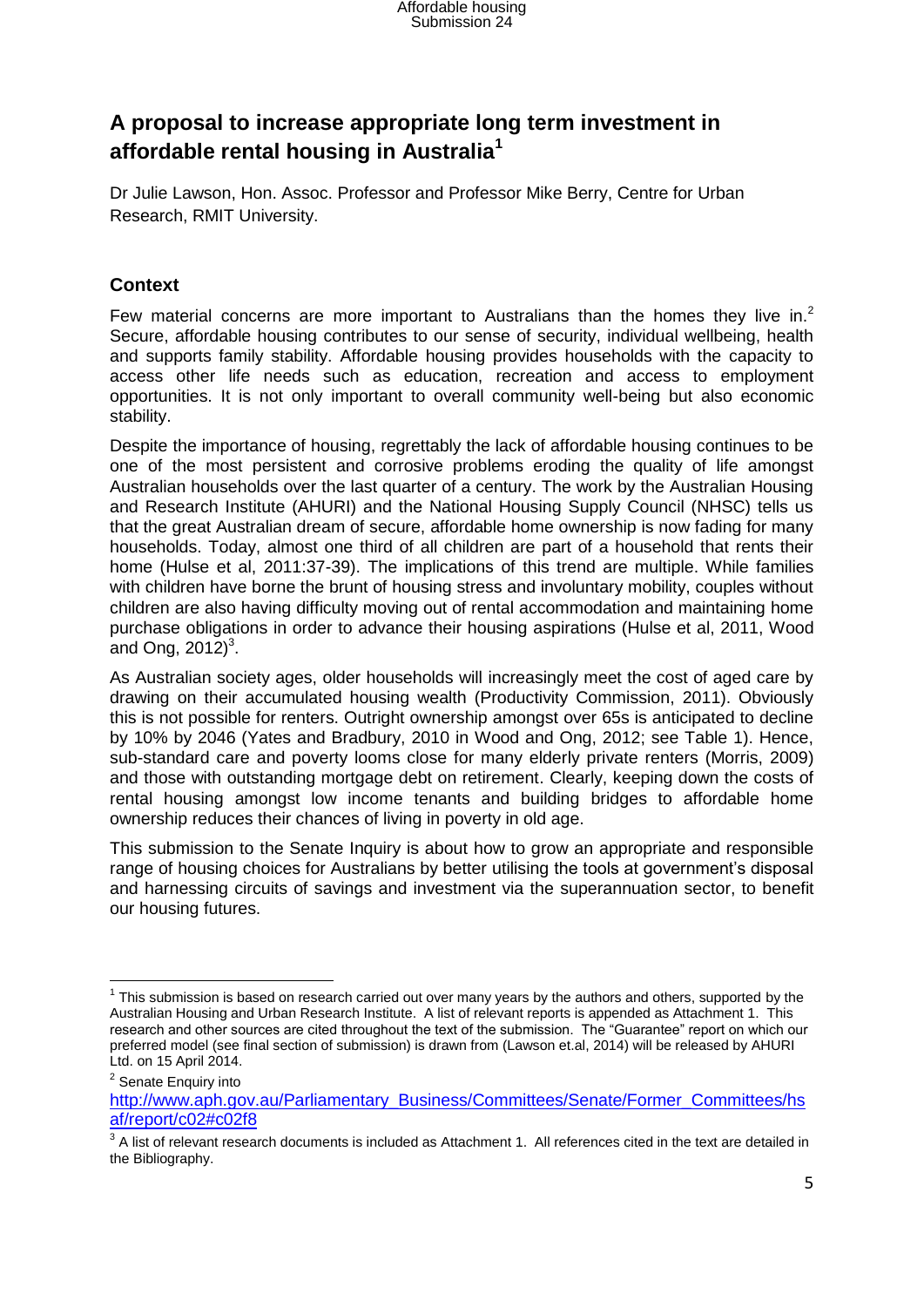| Home ownership rates by age of household reference<br>person, Australia 1961-2011 |      |      |      |      |      |      |      |      |      |      |      |
|-----------------------------------------------------------------------------------|------|------|------|------|------|------|------|------|------|------|------|
| Age                                                                               | 1961 | 1966 | 1971 | 1976 | 1981 | 1986 | 1991 | 1996 | 2001 | 2006 | 2011 |
| 15 - 24 years                                                                     | 34   | 30   | 26   | 25   | 25   | 26   | 24   | 22   | 24   | 24   | 25   |
| 25 - 34 years                                                                     | 60   | 58   | 56   | 60   | 61   | 58   | 56   | 52   | 51   | 51   | 47   |
| 35 - 44 years                                                                     | 72   | 71   | 71   | 73   | 75   | 74   | 74   | 70   | 69   | 69   | 64   |
| 45 - 54 years                                                                     | 75   | 76   | 76   | 76   | 79   | 79   | 81   | 79   | 78   | 78   | 73   |
| 55 - 64 years                                                                     | 78   | 78   | 79   | 78   | 81   | 82   | 84   | 83   | 82   | 82   | 79   |
| 65 years and over                                                                 | 81   | 80   | 80   | 75   | 78   | 80   | 84   | 82   | 82   | 82   | 79   |
| All households                                                                    | 72   | 70   | 69   | 68   | 70   | 70   | 72   | 69   | 70   | 70   | 67   |

Table 1 Declining rates of ownerships across Australian households

Source: Yates 2011 (for 1981 to 2006 data); data for 2011 provided by Yates (based on the ABS most recent 2011 Census).

Research by AHURI and the NHSC confirms that:

- House prices are rising faster than incomes
- Home ownership is declining amongst young and established pre-retirement households
- There is a falling share of social housing available
- There is increasing pressure on rental markets
- Affordability problems are stubbornly persistent
- Cities are becoming more socially polarised
- The market is not responding
- There are growing and well documented shortages of housing, particularly at the affordable end of the rental market.

Existing market processes are having a negative impact on Australia's ability to adequately house not only its current population but also future generations of households. The benefits of rising house prices have not been shared evenly and the trickling upwards of housing wealth is diminishing social and inter-generational equality. Driving housing stress and social polarisation is the lack of support for a well-focused supply strategy and continuing reliance on tax incentives that fuel over-investment in existing housing. Reform of these market defining tools is well within the grasp of good government policy. National leadership can promote more beneficial market processes and more socially inclusive, sustainable and productive housing outcomes for all.

The rental market has the potential to provide important a refuge, oasis and stepping stone for an increasing number of households. However, compared other advanced economies Australia's rental housing is the least secure and most neglected pillar of our housing system (Hulse et al, 2011). Clear recommendations in this research have been made for Australian governments to strengthen the choices available for tenants in this important and necessary part of the Australian housing system.

A modernised Australian housing policy would support and expand housing choices for a range of households. It would be implemented and co-ordinated across relevant government agencies responsible for implementing urban plans, social welfare policies, as well as improving labour market productivity, economic stability and environmental sustainability.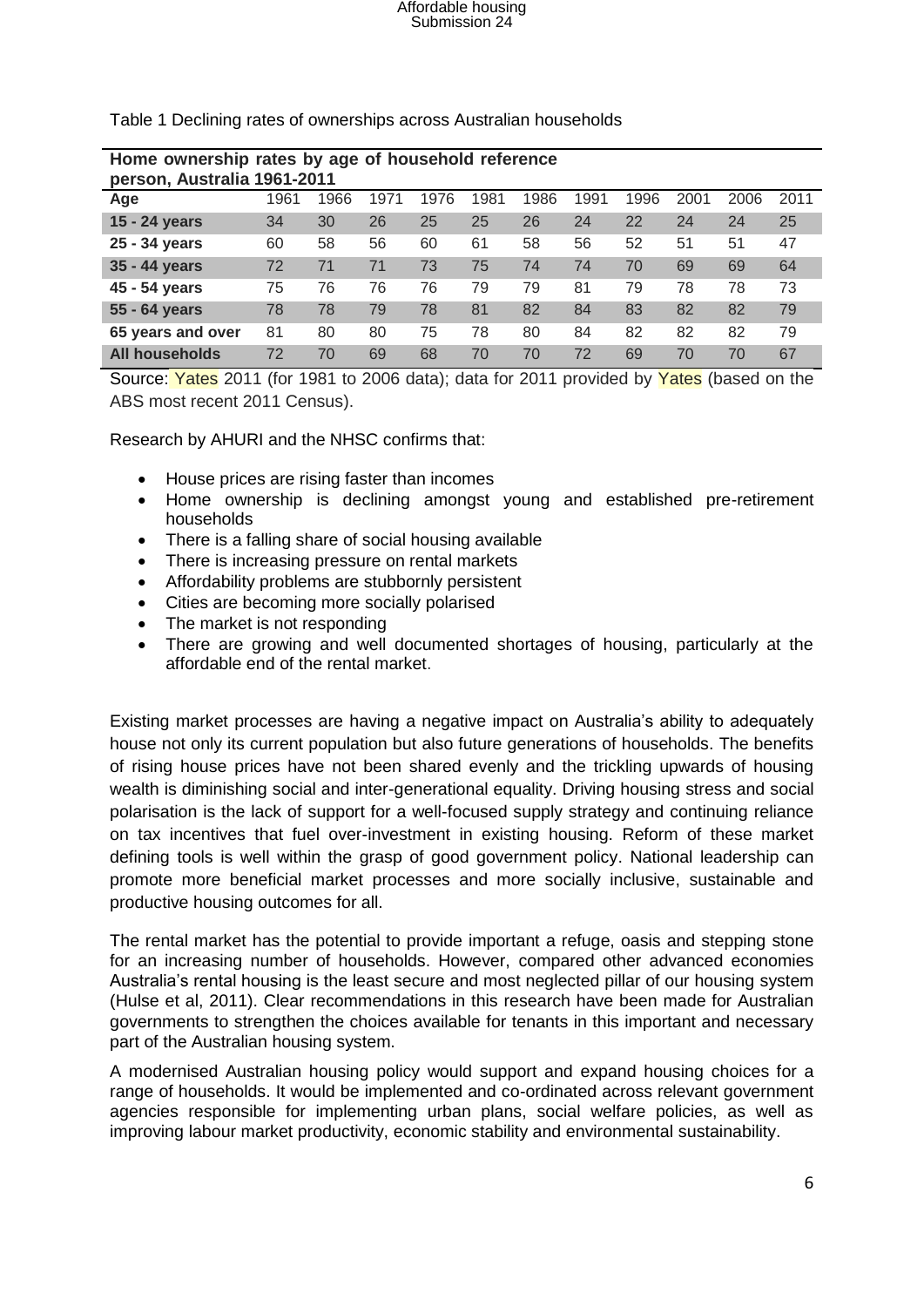It is now well recognised that current provisions, such as the negative gearing of existing rental properties, entice small scale investors to make highly geared, speculative investments in existing dwellings. This has fuelled price rises in established areas and undermined the secure occupancy of tenants they house (Wood and Ong, 2010). The risk posed by speculative investment by self-managed superannuation funds has also been raised as a cause for concern by the Reserve Bank (RBA, 2013).

Alongside taxation conditions fuelling investment in *existing* housing are the high development costs of new housing on a constrained urban fringe, where revenue strapped local governments lack the capacity to develop infrastructure in advance. Upfront development fees directly impact 'first generation' purchasers, rather than being shared across a wider spatial area and longer time frame. The relatively high cost of new housing in less established or accessible locations compared with existing homes, coupled with high transport costs, has in turn influenced the pace of new construction on the fringe. In advertently, metropolitan strategies prioritise expansion of housing development in job poor areas (Rawnsley and Spiller, 2012:135).

Increasingly the design and focus of these measures are being questioned by experts (see Wood and Ong, 2010, 2012, Milligan et al, 2012, Berry and Williams, 2011, Yates, 2012, Rawnsley and Spiller, 2012, Gleeson, Dodson and Spiller, 2012 amongst many other experts) and given critical attention by media commentators (Gittens, Kohler, Joye, etc). As in the 1980s, housing issues have led to the formation of numerous stakeholder alliances such as Australian's for Affordable Housing, Housing Summit, Urban Alliance and generated numerous parliamentary Inquiries.

However, the Australian government is yet to develop a comprehensive response to these conflicting pressures.

Before its abolition, Australia's National Housing Supply Council found that up to 20,000 new social and affordable dwellings are needed each year for the next 10 years just to retain a modest five per cent share of the social and affordable stock in Australia (Australian Government, 2009 see also subsequent updates to 2013 now online).<sup>4</sup> The cost of meeting this would amount to around \$7 billion per year, based on a median cost of \$350,000 per dwelling (Lawson et al, 2012).

With no likelihood of significant direct public financing being allocated for housing, it is essential to attract private finance to expand supply overall in the rental housing sector and in particular guide lower cost investment towards new affordable rental housing provided by landlords with a mission to provide secure descent quality, affordable rental housing. This requires much more carefully designed public measures and mechanisms to ensure that investment reaches landlords which share this commitment, such as community housing organisations (CHOs) that serve a range of households from young people at risk of homelessness, to people with disabilities and key workers in high cost urban locations.

**National leadership, with a long term commitment to expanding affordable rental supply is needed to expand and secure long term and appropriate investor interest in affordable rental housing.** 

 $\overline{a}$ <sup>4</sup> The estimates are based on combining projections of future household growth with the increases in dwellings that would be needed to address the estimated current shortfall over a 10 year period (Australian Government 2010: 89).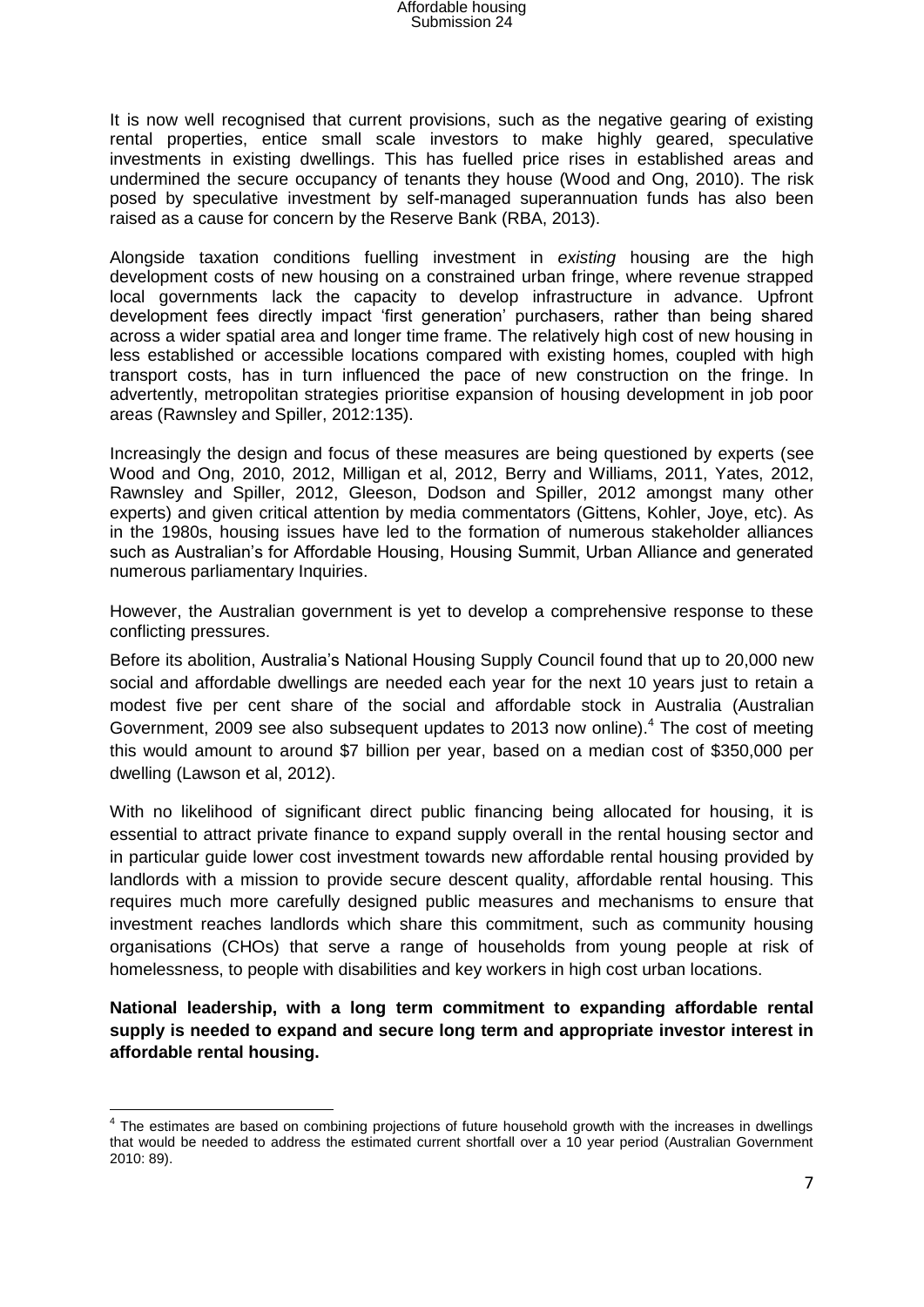Recent efforts have been welcome but are not sufficient on their own. The social housing initiative (SHI) directly lifted affordable rental output by 20,000 dwellings but has now ceased. The National Rental Affordability Scheme (NRAS) offering tax credits for below market rent dwellings for 10 years has generated interest in investment in new supply from individual investors but is yet to attract large scale institutional investment. What is now required are sustained policy enhancements that recognise the taxation regime and investment portfolio needs of institutional investors in order to unlock much greater volumes of investment and channel these towards appropriate and well regulated housing managers, such as not for profit community housing organisations.

National leadership can be demonstrated by governments acting as both an enabler and investment partner. In housing this could entail tax incentives for additional affordable and sustainable housing (via the continuation of a refined NRAS) plus government guarantees backing investment to reduce perceived risk, and equity contributions in the form of subordinated public loans or government land. Strategic actions such as these would channel lower cost institutional investment to appropriately regulated landlords serving the housing needs of those households not met by current market processes.

IN SUMMARY, well-founded, evidence-based research shows that Australia lags European and North American countries in recognising the scale and severity of housing affordability problems. Governments in Australia have begun to address the complex issues entailed but have, to date, lacked the leadership and policy innovation necessary to make a significant positive impact. Rental housing markets in Australia are failing to deliver acceptable social and economic outcomes, putting at risk the wellbeing of current and future generations. This state of affairs has not arisen because of a lack of sensible options; successful approaches are in place and working on other countries. Indeed, Australia is an outlier in the group of OECD countries in this respect. The impact of the global financial crisis has made governments everywhere sensitive to the impact that poorly regulated housing markets can have on national economic performance. Organisations like the International Monetary Fund and the World Economic Forum have stressed the need for national governments to monitor and, where necessary, intervene in housing and financial markets in order to prevent those markets from failing in ways that would undermine the growth and stability of their economies and exacerbate inequality.

The remainder of this submission concentrates on what governments can do to facilitate desirable outcomes from the housing system.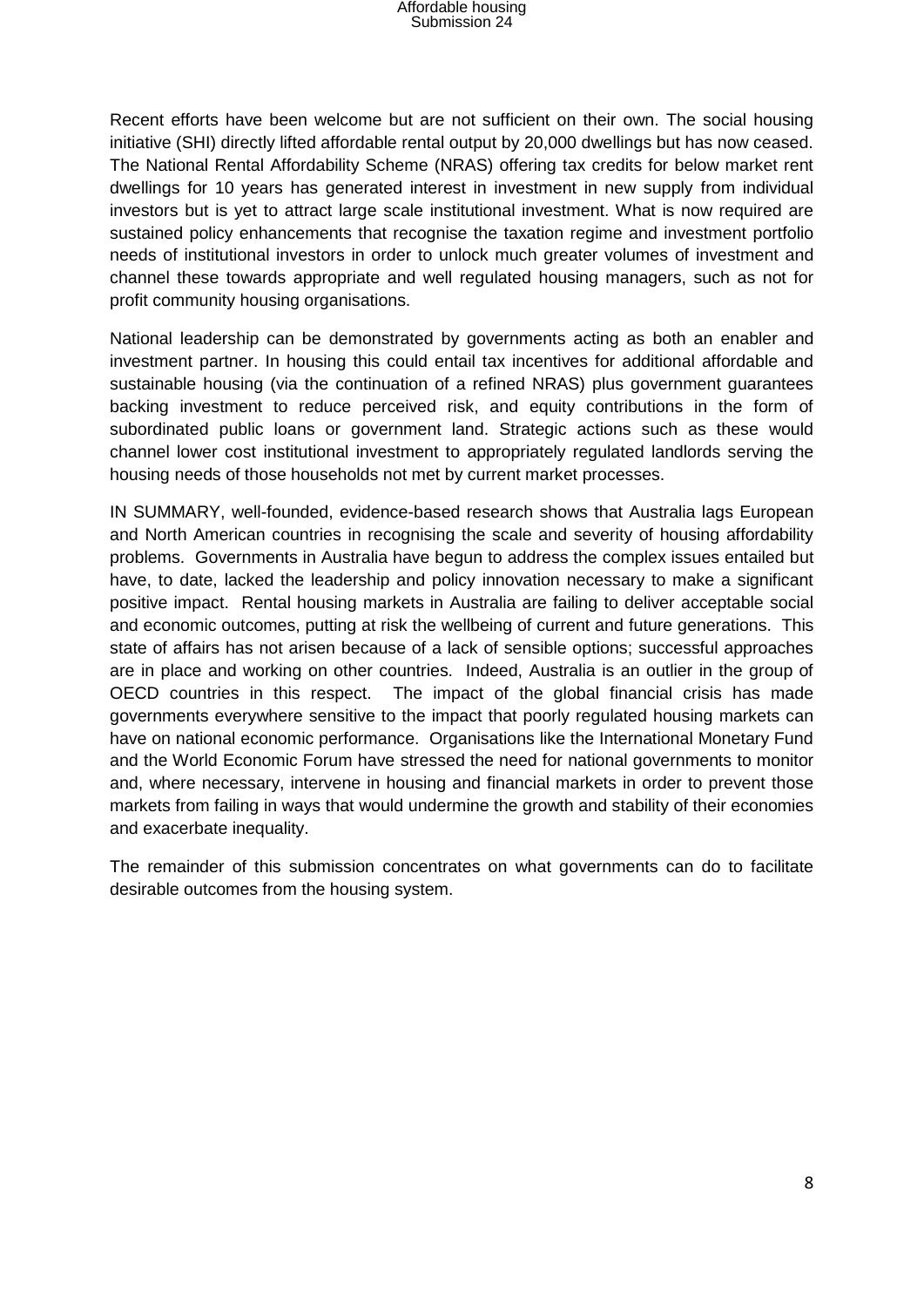#### **Policies to increase affordable rental supply**

The private rental housing sector in Australia has been sizeable (around 20–25% or more of occupied dwellings) since the 1960s but it has operated in policy and market contexts that have favoured individual rather than large-scale, long term investors. Typical investors in private rental housing are individuals or families owning their own home and renting out one or two further properties.

Traditionally, social housing in Australia was funded through public grants and public loans to State Housing Authorities and Community Housing Organisations. However, investment through these means has been in long term decline, resulting in new supply levels falling below household formation rates. Today, Australia has one of the lowest rates of social housing amongst Advanced Economies, including the US.

In the past, under a social housing subsidy program, the Commonwealth government has determined to:

subsidise efforts by Eligible Providers to raise additional funds, through gearing, for the provision of an increased level and range of housing services for low and moderate income households. (Department of Housing and Regional Development, undated)<sup>5</sup>

Programs such as the Local Government Community Housing Program (LGCHP) played a catalysing role, supporting partnerships between key stakeholders and promoting innovative responses to local needs. A brief return to supply policy in 2009-2012 generated 19,700 dwellings and repaired or maintained a further 81,000 dwellings as part of the successful Social Housing Initiative under the National Partnership Agreement on the Building and Jobs Plan. Housing supply subsidies directly addressed homelessness and built accommodation for people with disabilities, the elderly, Indigenous households and those fleeing domestic violence. Subsidising supply directly also had a strong economic multiplier (1:1.3) generating up to 14,000 jobs (9,000 in construction) and boosting Australian Gross Domestic Product (GDP) by an estimated 10 basis points during 2011-2012 (KPMG, 2012).

The LGCHP program and the recent Social Housing Initiative (SHI) stimulus, both of which gave a strong impulse to supply, no longer exist. The National Rental Affordability Scheme (NRAS), while a very important new tool for attracting investment, has not yet generated suitable levels of interest from long-term institutional investors in the wake of the GFC and ongoing uncertainty of policy support.

Unlike many European and US schemes established over the past 25 years, Australian efforts orchestrated by various governments to attract institutional investment into rental housing have been 'piecemeal and fragmented' or have lacked essential policy support. Milligan et al. (2009) argued that growth in affordable housing necessarily requires a long term investment path involving a substantial commitment of dedicated public funds coupled to forms of cost-effective private financing. Since 1996 disinvestment in social housing has occurred (Australian Government 2009, p.135). The previous Rudd Government, as noted, made positive moves to address the identified shortfall in affordable rental housing in Australia via the successful Social Housing Initiative and the National Rental Affordability Scheme (NRAS). However, many organisations with NRAS allocations have been unable to obtain private finance at any cost (Lawson, et al 2014). Additional measures are required to channel and sustain adequate levels of private finance to achieve adequate supply targets.

 $\overline{\phantom{a}}$ 

<sup>5</sup> See National Partnership Affordable Housing, Social Housing Subsidy program [http://www.federalfinancialrelations.gov.au/content/npa/housing/social\\_housing\\_subsidy\\_pro](http://www.federalfinancialrelations.gov.au/content/npa/housing/social_housing_subsidy_program/NP.pdf) [gram/NP.pdf](http://www.federalfinancialrelations.gov.au/content/npa/housing/social_housing_subsidy_program/NP.pdf)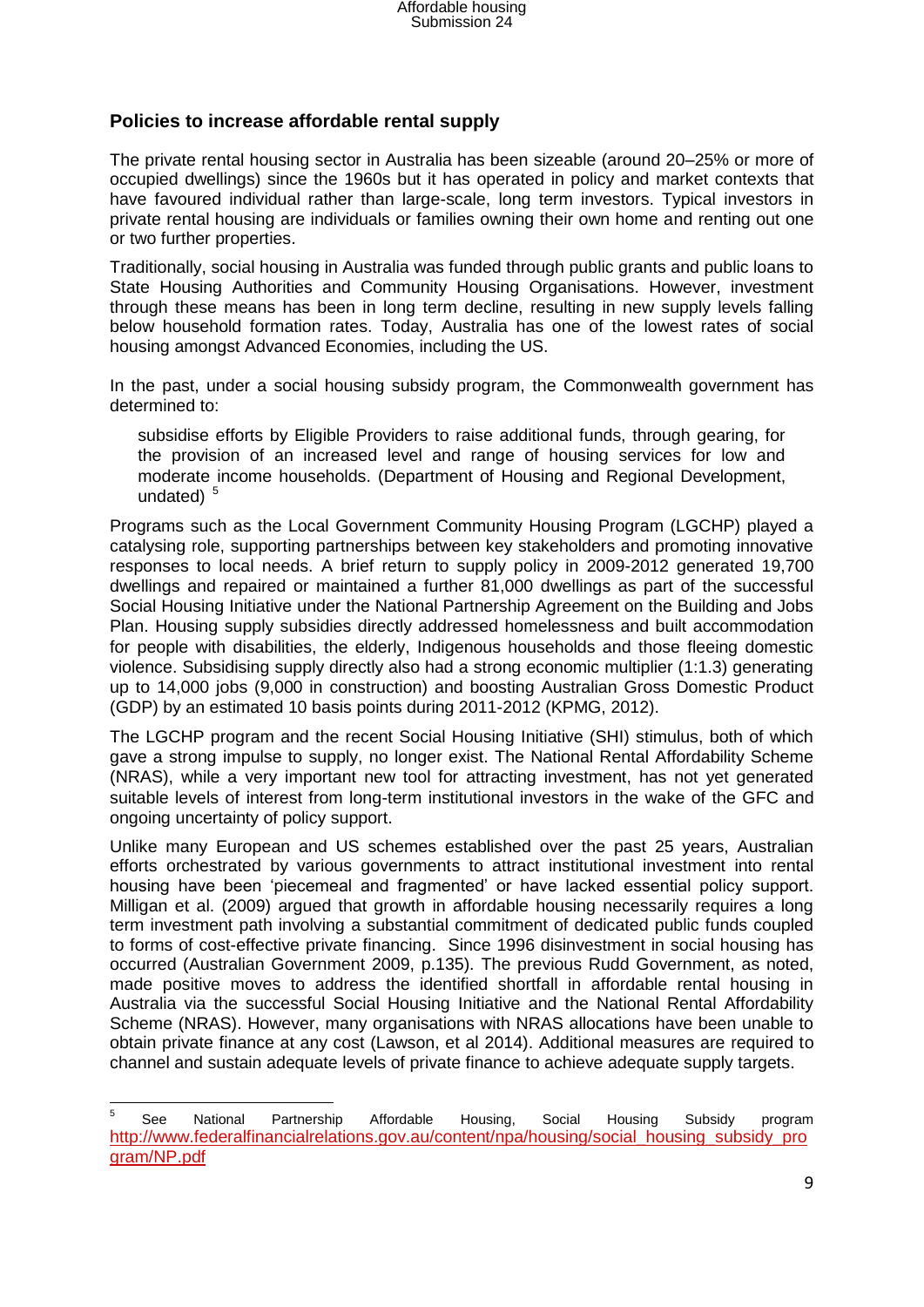The vast bulk of Australia's social housing is public housing developed in the period 1945- 1980. Provided by state and territory governments, this was financed through long-term lowcost loans via the Commonwealth Government. However, to the limited extent that new social and affordable housing has been developed over the past 10-15 years, it has increasingly involved not for profit providers rather than state governments themselves. At the same time, there has been an assumption that private financing (or 'leveraging') will form a component of the package. This may take place either:

- $\rightarrow$  directly e.g. private finance secured by a community housing organisation to match public funding in underwriting a particular scheme, or
- $\rightarrow$  indirectly e.g. community housing organisation raises finance to underwrite wholly privately funded affordable housing as a complement to, and condition of, receiving wholly publicly funded housing.

The first of the above approaches is exemplified by the Victoria State Government program committed in the 2007/08 State Budget, whereby \$300 million was earmarked for not-forprofit organisations to build 1,550 new dwellings predicated on the CHO contributing 25% of capital costs (Victoria Auditor General, 2010).

The second of the above models is demonstrated by the 2008 Social Housing Initiative (SHI) as implemented in NSW. Here, the state government directly constructed 6,000 dwellings under the stimulus program, with these wholly publicly funded dwellings being subsequently transferred into not-for-profit CHO ownership in return for a commitment that recipient landlords would then borrow new funds based on the transferred units' cash flow. The borrowed funds would then be used to construct or purchase privately funded dwellings approximating to 20% of those originally received (KPMG, 2012). The asset transfer aspect of this policy was predicated on the assumption that with a larger balance sheet, CHOs would become more attractive to lenders. Further, the cash flow from the transferred Nation Building dwellings could support debt that could be used to purchase or construct the leveraged dwellings.

The only national funding program for affordable housing currently ongoing is the National Rental Affordability Scheme as initiated in 2008 to stimulate the development of 50,000 dwellings by 2016. Given that NRAS support comes via (time limited) annual payments rather than capital subsidy, there is again a requirement for privately raised development funding. The recurrent NRAS subsidy, which is paid in cash to not-for-profits, is in this way designed to be leveraged as the basis for private bank lending.

Given the policy context outlined above, access to private finance is essential to not-for-profit housing agencies aspiring to develop (or, indeed, acquire) new stock. In doing so, they will be looking to minimise costs through achieving the lowest possible interest rate with favourable terms attached by the lender.

However, encouraging an adequate flow of investment into the supply of affordable housing in Australia remains a major challenge for CHOs and concerned governments (Berry and Williams, 2011, Milligan et al, 2013, Lawson, et al, 2014).

An appropriate balance of supply and demand side subsidies will be required on a long term basis, with the balance to be adjusted over time to reflect dynamic housing needs and market conditions. The following section of this submission concerns the type of mechanisms successfully employed in other countries, such as housing bonds and specialist financial intermediaries and guarantees. A later section adapts aspects of some of these approaches to Australian institutional and market conditions.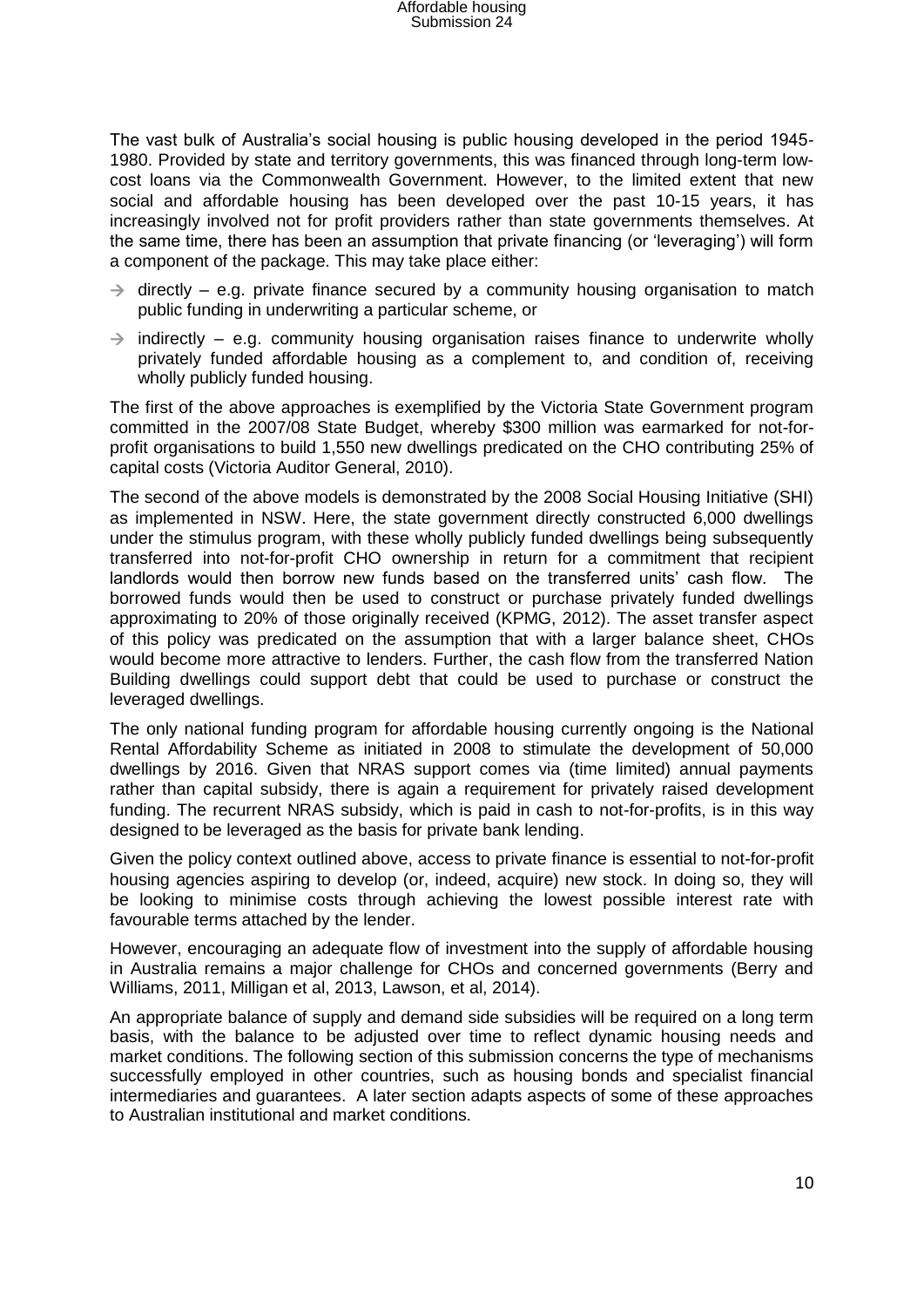### **Established funding mechanisms internationally**

AHURI research<sup>6</sup> has examined growing international experience in steering private investment towards affordable rental housing through well designed government regulations tax incentives and subsidies. The tools used by governments are summarised in Table 2 below:

| <b>Mechanism</b>                                                          | <b>Brief outline</b>                                                                                                                                                                                                                                                                                                                                                                                            |
|---------------------------------------------------------------------------|-----------------------------------------------------------------------------------------------------------------------------------------------------------------------------------------------------------------------------------------------------------------------------------------------------------------------------------------------------------------------------------------------------------------|
| Grants                                                                    | Directly able to influence housing supply, but limited to available<br>funds and political commitment to housing. Often used to lever and<br>secure other sources of funds.                                                                                                                                                                                                                                     |
| <b>Discounted</b><br>land price                                           | Traditionally a key vehicle to manage urban development outcomes,<br>where governments are major land holders. Can be applied<br>specifically to affordable housing goals. Subject to land availability<br>and market conditions and public asset sale regulations.                                                                                                                                             |
| Public loans                                                              | Traditionally the primary financing strategy for social / affordable<br>housing. Cost-effective fund-raising. Revolving liquidity (through loan<br>repayments) can offer longer-term reinvestment potential. Recently,<br>curtailed by public sector borrowing limits and the attractiveness of<br>low private mortgage rates. So-called 'soft' loans, may not require<br>same security as for private finance. |
| Protected<br>circuits<br>of<br>savings<br>for<br>specified<br>investments | Used to achieve a dedicated flow of affordable credit for affordable<br>housing programs. Sustained in some countries, while others have<br>dismantled them to improve competitiveness of local banks amid<br>foreign competition.                                                                                                                                                                              |
| <b>Bank loans</b>                                                         | Increasingly play a role in financing affordable housing, either<br>partially or entirely. Vulnerable to changing financial conditions and<br>investments.<br>National<br>approaches<br>alternative<br>vary in<br>cost-<br>effectiveness and the appropriateness of the fund-raising and<br>distribution mechanisms.                                                                                            |
| Interest<br>rate<br>subsidies                                             | Useful in the early phase of a mortgage to reduce higher relative<br>costs. Containing the cost to government over time relies on steadily<br>rising wages and house prices and stable interest rates.                                                                                                                                                                                                          |
| <b>Tax</b><br>privileged<br>private<br>investment                         | Used to channel investment towards affordable housing and to<br>compensate investors for lower rates of return and profit restrictions.                                                                                                                                                                                                                                                                         |
| Government-<br>secured<br>private<br>investment                           | financial<br>Government-backed<br>guarantees<br>to<br>reduce<br>risks<br>to<br>institutions investing in affordable housing, passed on at a lower cost<br>of finance to affordable housing providers.                                                                                                                                                                                                           |
| Tax<br>privileges for                                                     | countries<br>provide various<br>privileges<br>Many<br>tax<br>to<br>registered<br>organisations, for example income and investment deductions,                                                                                                                                                                                                                                                                   |

|  |  | Table 2: Financing mechanisms for affordable housing |
|--|--|------------------------------------------------------|
|--|--|------------------------------------------------------|

<sup>1</sup> <sup>6</sup> Lawson, 2013, Lawson Gilmour and Milligan, 2010, Lawson, Milligan and Yates, 2012, Gilmour, Washer and Lawson, 2013 and Deutsch and Lawson, 2013, Lawson and Milligan, 2007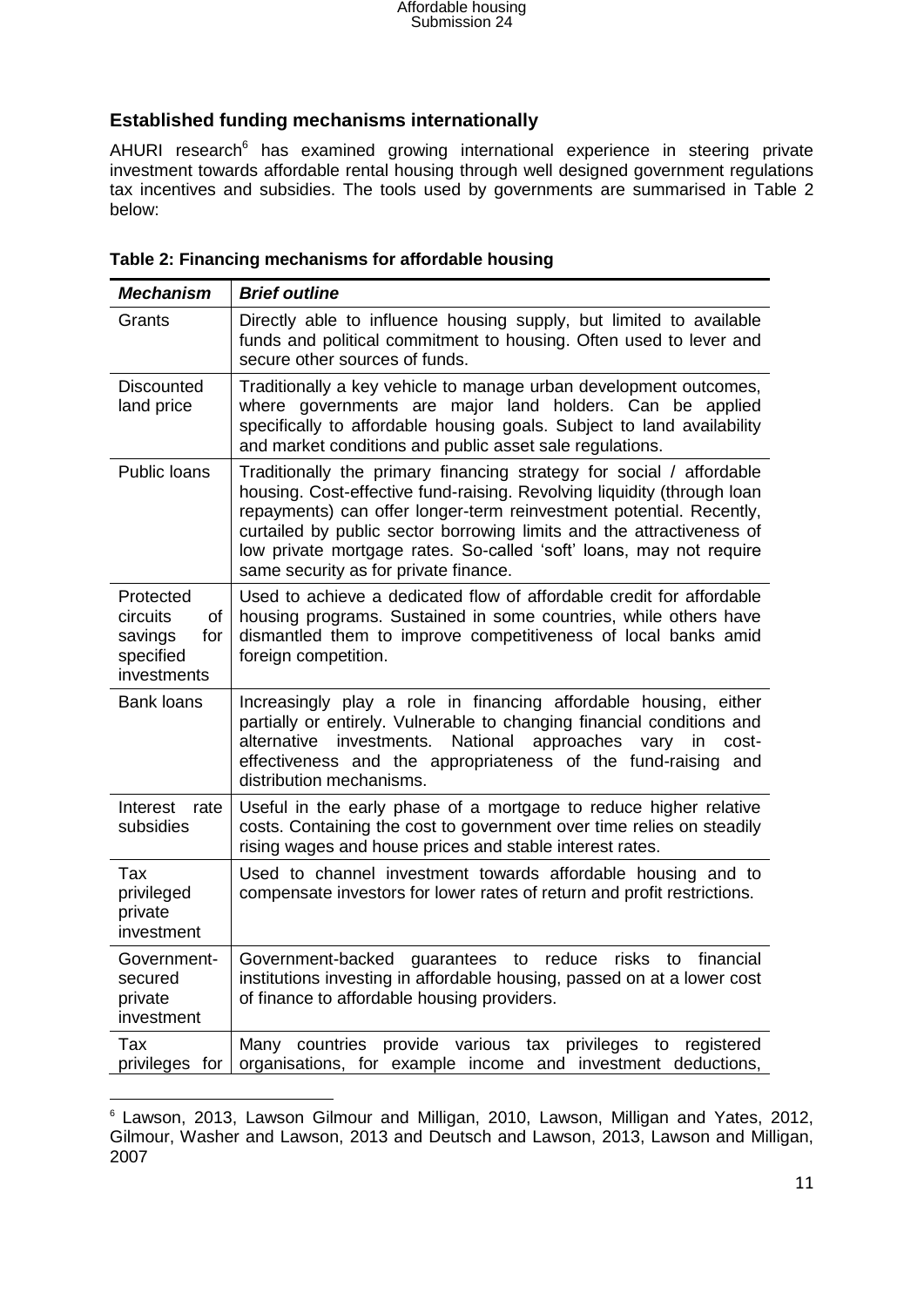| providers<br>of<br>affordable<br>housing | depreciation allowances, reduced sales and property taxes,<br>exemptions from income tax, fringe benefit tax and capital gains tax.<br>These allowances compensate the efforts of the preferred providers<br>towards achieving the social/economic policy objectives of<br>governments, such as housing low-income households or meeting<br>high environmental standards. |
|------------------------------------------|---------------------------------------------------------------------------------------------------------------------------------------------------------------------------------------------------------------------------------------------------------------------------------------------------------------------------------------------------------------------------|
| Use of own<br>reserves and<br>surpluses  | Mature housing organisations can leverage their balance sheets,<br>reserves and surpluses to invest in additional housing. Funds raised<br>may be pooled to support weaker organisations or to promote<br>innovation and competition.                                                                                                                                     |
| <b>Use</b><br>of<br>tenants'<br>equity   | Some funding models incorporate a small tenant equity contribution.<br>Governments may assist low-income tenants to make this<br>contribution. Larger contributions may lead ultimately to tenant<br>purchase of dwellings.                                                                                                                                               |

Source: Adapted from Milligan *et al.*, (2009) p.28 in Lawson et al, 2010.

Typically, these tools are used together to form a mechanism to channel investment towards particular segments of the housing market. In 2009, RMIT/AHURI conducted research<sup>7</sup> '*International measures to channel investment towards affordable rental housing'* describing established contemporary financing mechanisms that employ a variety of subsidies and incentives to attract large-scale commercial finance.

Alongside a six country comparison of the UK, France, the Netherlands, Austria, Switzerland and the US (Lawson et al., 2010), two detailed field work studies were also completed, on the UK's Housing Finance Corporation (Gilmour, Washer and Lawson, 2012) and Austria's Housing Construction Convertible Bonds (Deutsch and Lawson 2012) and later an update of European social housing policies was completed in 2011 (Pawson, Lawson, and Milligan,  $2011$ <sup>8</sup>. The financial models covered by this body of work are summarised in Table 3 below:

| <b>Selected</b> | Financial                     | <b>Brief outline</b>                                                                                                                                                                                                                                                                                        |
|-----------------|-------------------------------|-------------------------------------------------------------------------------------------------------------------------------------------------------------------------------------------------------------------------------------------------------------------------------------------------------------|
| country         | model                         |                                                                                                                                                                                                                                                                                                             |
| Austria         | 'Structured<br>finance model' | Long term low interest public loans and grants, combined<br>with commercial loans raised via HCC Bonds and<br>developer/tenant equity sustains tightly regulated form of<br>cost rent limited profit housing. Promotion supported by<br>municipal land policy and land banking.                             |
| <b>Denmark</b>  | 'Mortgage Ioan<br>model'      | Bulk of funding derived from private mortgage loan (84%)<br>complemented by local government grant (14% of building<br>expenses) and guarantee and tenant contribution (2%).<br>Recently National Building fund for Social Housing has<br>partly financed new dwellings (Scanlon and Vestergaard,<br>2007). |

| Table 3: Social housing financing models, selected countries |  |
|--------------------------------------------------------------|--|
|--------------------------------------------------------------|--|

1

 $7$  Commissioned by the Western Australian Government, published on AHURI Ltd.website.

<sup>&</sup>lt;sup>8</sup> Commissioned by the NSW Government, unpublished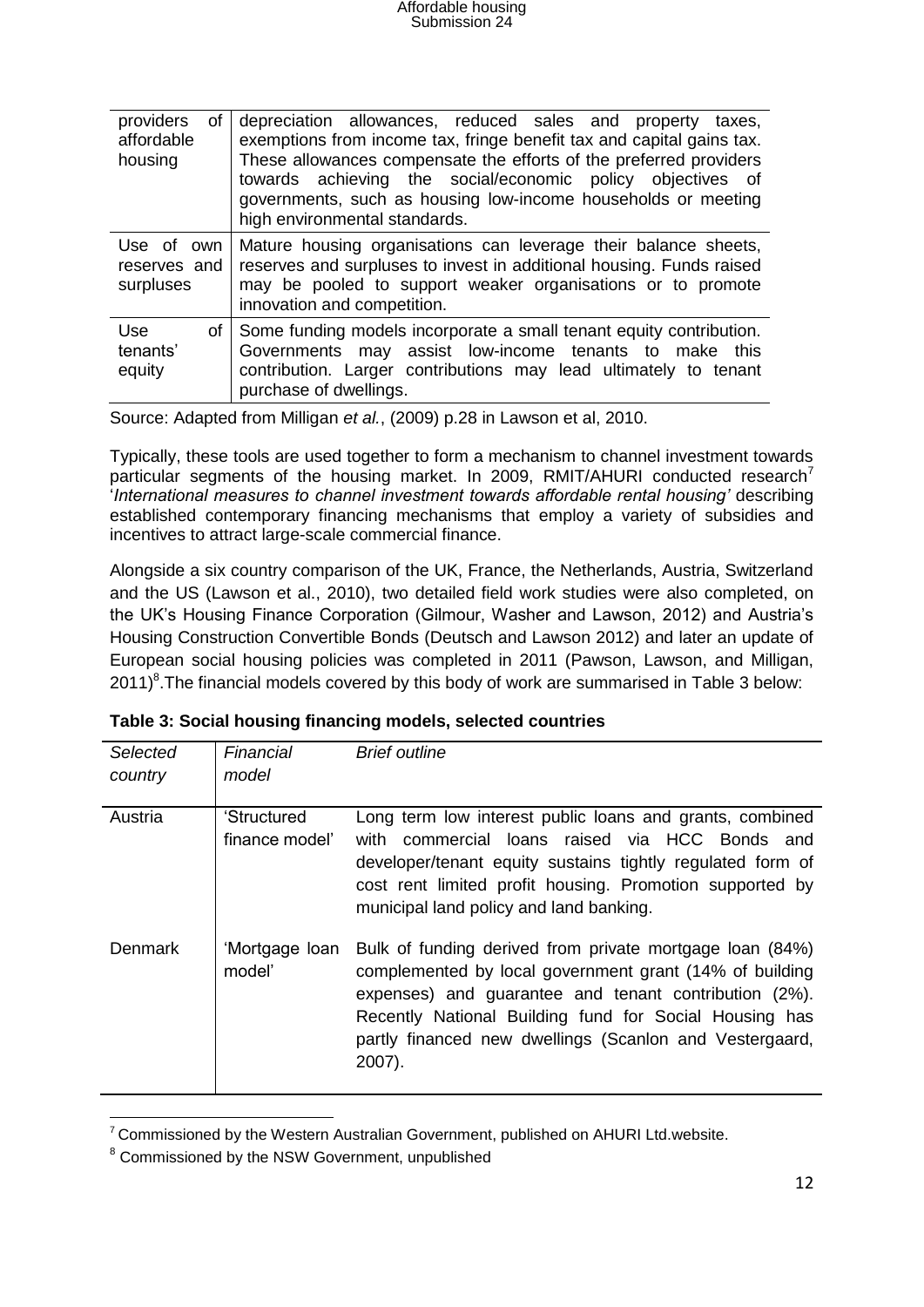# Affordable housing Submission 24

| England            | 'Mixed funding<br>model'                           | 1989<br>financing<br>Since<br>the<br>of<br>housing<br>association<br>development has involved capital grants from central<br>government matched by bank loan or bond finance<br>supported by rental income streams. Latterly, effective (or<br>explicit) subsidies have also been provided by developer<br>contributions<br>through the planning<br>secured<br>system).<br>However, this system was substantially modified in 2011<br>under the coalition government's new 'affordable rent'<br>regime which reduces government grant per dwelling and<br>entails newly built homes being let at quasi-market rents. A<br>guarantee was introduced in 2013 to secure scarce private<br>funding (Lawson, 2013). |
|--------------------|----------------------------------------------------|----------------------------------------------------------------------------------------------------------------------------------------------------------------------------------------------------------------------------------------------------------------------------------------------------------------------------------------------------------------------------------------------------------------------------------------------------------------------------------------------------------------------------------------------------------------------------------------------------------------------------------------------------------------------------------------------------------------|
| France             | 'Protected<br>circuit model'                       | Tax free household savings scheme (CDC) finances off<br>market loans to HLM providers along side state and local<br>subsidies, tax incentives and other loans. Land provided by<br>local authorities and development contributions. All CDC<br>loans are guaranteed by the central government.                                                                                                                                                                                                                                                                                                                                                                                                                 |
| <b>Netherlands</b> | 'Capital market<br>revolving<br>and<br>fund model' | Replaced direct loans and subsidies with guaranteed capital<br>market loans and rent assistance. Dutch guarantee fund<br>(WSW) and Central Fund (CFV) provide security and assist<br>to reduce financing costs. Associations are free to determine<br>own investment strategy, asset base and surpluses are<br>intended to be used as a revolving fund to achieve social<br>policy outcomes. A structured guarantee on private loans is<br>shared by government and the non-profit housing sector.                                                                                                                                                                                                             |
| Germany            | 'Demand<br>assistance<br>model'                    | Federal government has withdrawn from direct supply<br>shifted towards<br>demand<br>side subsidies.<br>support and<br><b>Municipalities</b><br>develop<br>housing<br>own<br>programs<br>and<br>private entities, with a<br>of<br>companies are<br>variety<br>shareholders. Private investment in social housing is<br>promoted via tax concessions and economy of scale and<br>privatisation has been very rapid. Rents and eligibility<br>depends on level and duration of public subsidy. Production<br>levels declined and foreign investors are selling better<br>quality stock (Droste and Knorr-Siedow (2007).                                                                                           |
| Scotland           | 'Mixed funding<br>model'                           | financing of<br>Since<br>1989<br>the<br>housing<br>association<br>development has involved capital grants from government<br>matched by loan finance supported by rental income<br>streams. In 2009 Government initiated the capital grant-<br>funding of local authority housebuilding, supported by cross-<br>subsidy drawn from the entire local authority rent base. To<br>stretch public subsidy further, housing associations have<br>subsequently been required to adopt a similar financial                                                                                                                                                                                                            |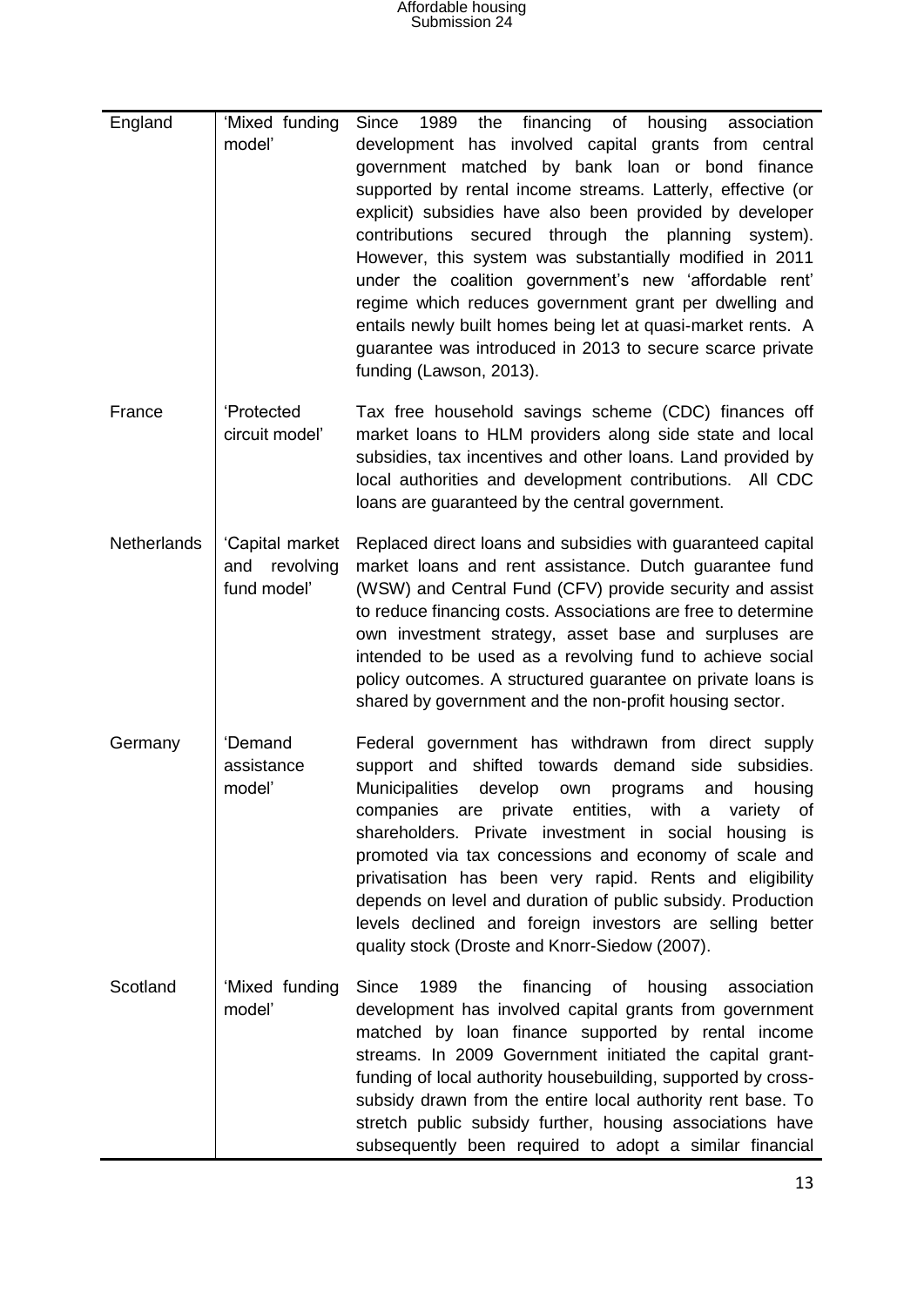|                         |                           | model and to observe a target for public funding per dwelling<br>at no more than $£40,000 -$ drastically lower than the<br>£75,000 being recorded under the traditional funding model.<br>Public funding will also be stretched further by a shift<br>towards a 'mid-market rent' (80% of market) product<br>targeted towards low income working households and<br>delivered by housing association non-charitable business<br>subsidiaries.                                                                                                                                                                                                                                                                                                                                                                                                                                                                                                                                                                                                   |
|-------------------------|---------------------------|------------------------------------------------------------------------------------------------------------------------------------------------------------------------------------------------------------------------------------------------------------------------------------------------------------------------------------------------------------------------------------------------------------------------------------------------------------------------------------------------------------------------------------------------------------------------------------------------------------------------------------------------------------------------------------------------------------------------------------------------------------------------------------------------------------------------------------------------------------------------------------------------------------------------------------------------------------------------------------------------------------------------------------------------|
| Sweden                  | 'Capital market<br>model' | Corporate tax exempt Municipal housing companies have<br>always been financed by capital market loans which were<br>sometimes backed by municipal guarantees, grants as well<br>the MOH own resources. In the past interest rates subsidies<br>were provided by the central government but these have<br>ceased.                                                                                                                                                                                                                                                                                                                                                                                                                                                                                                                                                                                                                                                                                                                               |
| United<br><b>States</b> | 'Private equity<br>model' | The LIHTC has been the main mechanism for attracting<br>private investors to affordable housing<br>since<br>1986,<br>underpinned by legal obligations for financial institutions to<br>invest<br>'poorly<br>served'<br>areas<br>(the<br>in<br>Community<br>Reinvestment Act). For-profit and non-profit developers<br>compete for tax credits allocated by states on different terms<br>and priorities within broad national rules. The equity finance<br>raised by syndicated sales of credits is complemented by<br>various other project subsidies – soft state loans, allocations<br>from state block grants, planning contributions $-$ and by<br>finance.<br>A<br>tax-exempt<br>bond<br>mortgage<br>program<br>complements the LIHTC. Targeting to the lowest income<br>households is assisted where links to the Housing Choice<br>Voucher Program operate - however vouchers are severely<br>rationed (Schwartz, 2010; 2011). A variety of guarantees<br>exist on private finance for affordable housing investment<br>(Lawson, 2013). |

Source: Pawson, Lawson and Milligan, 2011

Further, a more detailed report (Lawson et al, 2010) contextualizes the following mechanisms within their local market and institutional settings:

- 1. dedicated and tax-privileged savings deposit system for affordable housing in France
- 2. housing tax credits in the US
- 3. specialist financial intermediary with public guarantees in Switzerland (Bond Issuing Co-operative)
- 4. specialist financial intermediary (the Housing Finance Corporation) in the UK
- 5. social housing mortgage guarantee scheme in the Netherlands
- 6. housing construction convertible bonds instrument in Austria.

The mix of public and private funding that is being used in each of the examples above has helped to create and sustain a diversified housing delivery system, supplying a range of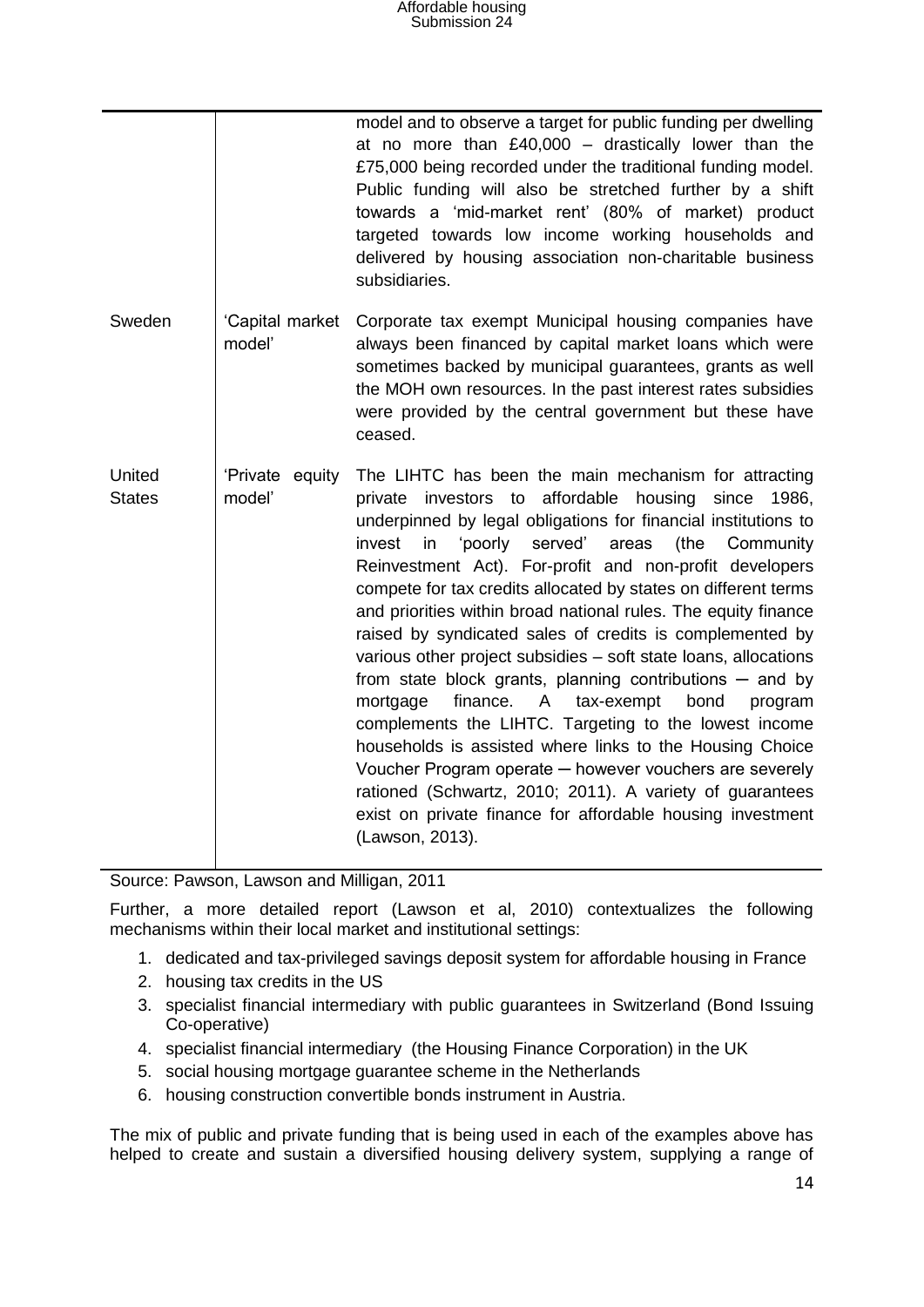housing services from emergency accommodation and affordable rent to rent to buy. While most international systems use non-profit housing organisations as their main providers of affordable and social rental housing, public and private companies also play a key role in delivery.

More recently, AHURI research has described in some detail the features of some of the most successful mechanisms identified: the Austrian Housing Construction Convertible Bond (HCCB) (Deutsch and Lawson 2013), Swiss Bond Issuing Co-operative (SBIC) and UK Housing Finance Corporation (Lawson, 2013), which for more than two decades have helped to deliver adequate, affordable and secure rental housing. In the case of Austria, long term support for affordable rental housing supply has ensured more stable housing and construction markets, lower rental housing costs and promoted economic and financial stability in that country.

Austria, a federation with nine regional governments, has sustained low cost investment in its well regulated affordable rental housing sector via the use of tax exempt Housing Construction Convertible Bonds issued by several participating banks, which are of potential relevance to Australian conditions. Austria's experience suggests that an appropriate bond instrument, sufficiently backed by government, can establish a robust and competitive investor market for affordable rental housing. Beyond the tax exemption, governments play a key role in co-financing developments with long term loans and provide a clear legislative framework for cost rent limited profit housing.

The key message from the Austrian model specifically (and from the international experience generally) is that low cost private finance for affordable rental housing needs to be coupled with risk reducing measures such as public collateral, repayment guarantees, adequate levels of assistance and well regulated providers. Government involvement is critical.

For example, the Swiss Bond Issuing Co-operative is a joint venture of the non-profit sector and the Federal Government Housing Office, established in 1991. It pools the financial demands of its members, being limited profit housing providers and meets these demands by issuing five to 15-year fixed bonds covered by a federal government joint guarantee. This process allows smaller providers to access long-term, low cost finance from pension funds for affordable rental housing at typically 1-1.5% below comparable market rates and just above Swiss Government Bonds. Beyond the guarantee, the federal government contributes to a revolving fund, which provides low cost loans, which is administered by two umbrella organisations of housing co-operatives.

In the UK, the Housing Finance Corporation was established under the stewardship of the National Housing Federation in 1987 to pool the borrowing demands of smaller housing associations and raise long term (20 to 35-year) debt finance from pension and annuity funds at very competitive rates (1-2% above UK treasury bonds). The UK system has been strongly underpinned by subordinated grants and rent assistance (housing benefit) paid direct to the landlord, as well as appropriate sector regulation and secured financing.

These examples demonstrate that lower gross yield can be achieved via a modest tax incentive and/or a guarantee coupled with equity, increasing effective returns to investors and providing a pool of cheaper funds to be passed on to the affordable housing sector. **An important outcome of these programs is that there has been a zero default rate on the bonds sold to investors.** Funds raised by private bonds can meet clearly defined policy targets if loans are made available only for publicly approved projects to permitted regulated providers. In this way, under appropriate intergovernmental arrangements, Australian states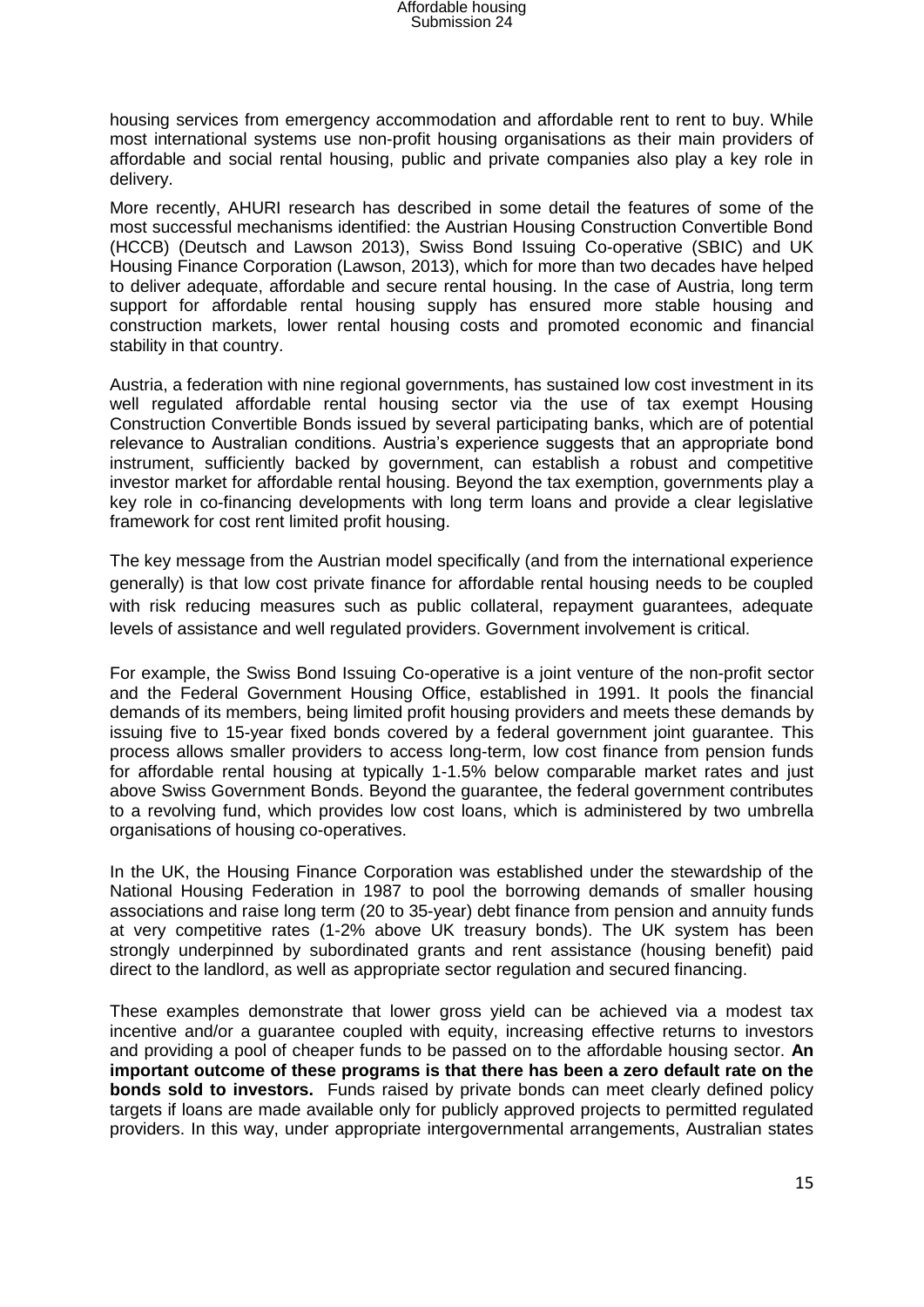and territories can continue to play an important role designing programs to respond to regional needs, national economic imperatives and market conditions.

#### **Regulatory structures governing financial institutions and superannuation funds**

Well regulated, professionally audited and transparently managed not for profit housing associations, are, as noted, the Australian government's preferred delivery mechanism for affordable rental and social housing. This is evidenced by their central role in the SHI, the NRAS, stock transfers and the establishment of the robust National Regulatory System in 2013. However, without long-term commitment in the form of defined co-financing arrangements and appropriate enhancement for private investment, they are unlikely to be able to fulfil their mission as providers of affordable rental housing at sufficient scale to address the emerging affordability crisis.

A robust commercial lending market for CHOs has not emerged and remains immature with a limited number of engaged lenders. Evidence gathered from CHOs (Lawson et al, 2014) reveals considerable variation in their financing terms. For private financing conditions to improve, much more stable and substantial assistance in the form of government backing and intermediation is required.

Promising research has identified the potential of superannuation funds to invest in this sector, and found strong support for investments with a structured government guarantee. (Milligan et al, 2013, Lawson et al, 2012, interviews with fund managers, 2013, Lawson et al., 2014). The forthcoming AHURI report (Lawson et al, 2014) goes into considerable detail on the investment needs and experience of managed funds, learning from their role in infrastructure and fixed income investments.

Unlike the case in Europe, larger Australian institutional investors, such as superannuation funds and insurance companies, have little experience of investing in affordable rental housing directly. In order to reduce the cost, increase leverage and broaden access to finance, Australian governments need to establish a clear program of long term co-financing affordable rental projects to provide starting equity and secondly, a structured guarantee to attract long term private investment in them.

The following paragraphs consider the role of Australia's large and rapidly growing managed funds in more detail and their potential as investors in affordable rental housing.

#### **Superannuation funds as a positive circuit of Australian savings and investment.**

Twenty years ago the Commonwealth government created a new circuit of savings and investment known as superannuation.<sup>9</sup> In just two decades, broad based compulsory contributions by employees and employers have generated one of the fastest growing

 9 A circuit of compulsory savings underpinning Australia's pension system was legally established in 1992 by the Superannuation Guarantee (Administration) Act 1992. Funds which managed these compulsory savings are regulated under the *Superannuation Industry (Supervision) Act 1993* known as the *SIS Act* and the *Financial Services Reform Act 2002*.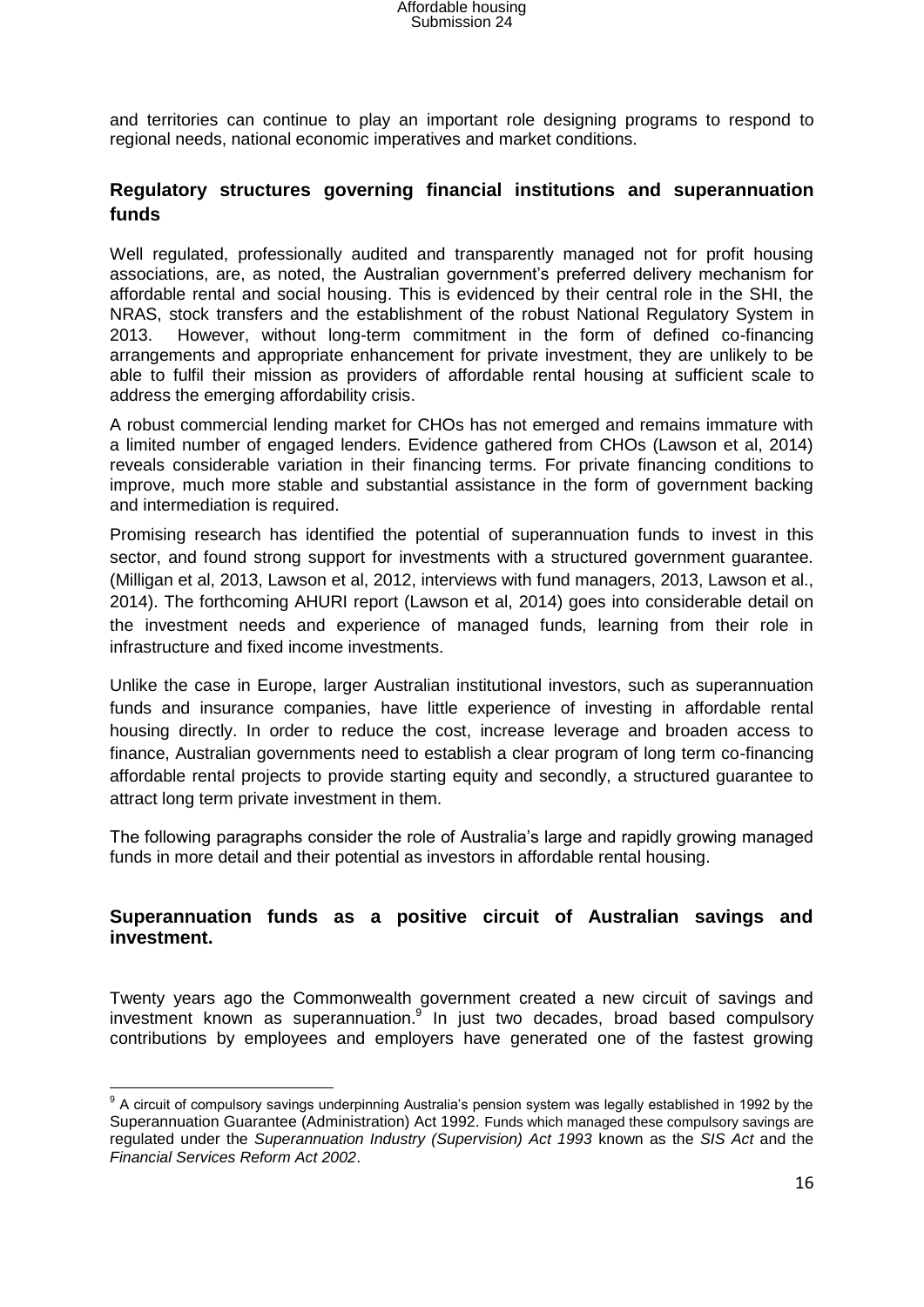pension schemes amongst advanced economies (Towers Watson, 2013).<sup>10</sup> Today, several Australian funds: Australian Super, QSuper and First Super are amongst the largest 100 pension funds in the world.<sup>11</sup> By 2013, the value of funds accumulated and invested in Australian superannuation was \$1.62 trillion (APRA, 2014), greater than the nation's GDP for the same year.

Superannuation funds aim to generate sufficient incomes for policy holders' retirement, to reduce their reliance on and supplement the Aged Care Pension. During both the accumulation and payout phase, fund managers invest to meet specific portfolio goals. Despite the global economic downturn, Australian's largest funds were able to provide strong returns (13.7%) in 2013 (APRA, 2014).

#### **A circuit to benefit for members and responsible to the wider community**

Australia's fast growing 'super' funds play an important role in household welfare on retirement and simultaneously in the nation's infrastructure development. In this space, affordable housing can be considered alongside infrastructure, as generating returns not only for members, but also for the wider Australian community.

While it is anticipated that Australian super funds will play an important role as investors in goods and services of national economic significance (Infrastructure Partnerships Australia, 2010), so far their infrastructure investments tend to be found outside Australia, in countries as diverse as China and Poland (Vamos, 2013). Funds argue that Australian infrastructure investment poses too many obstacles in terms of liquidity, strategy alignment, and high risk Greenfield projects, with complex and expensive bidding processes. They also contend that Australian infrastructure often lacks a consistent pipeline of investments, and furthermore, funds lack in house expertise to assess dynamic risks adequately (FSC/EY, 2011). In order to justify the risk of investment, liquidity constraints, and complexity, the required rates of return are high (IPA, 2010).

Learning form these insights, housing researchers have proposed appropriate measures to enhance the attractiveness of investment in completed, ready-to-tenant affordable rental housing provided by well-regulated housing providers. Revolving public loans would be required to finance initial construction, prior to long term institutional take out (Berry and Williams, 2011, Lawson, et al, 2012, Milligan et al, 2013).

It is widely considered that private investment, as with any mortgage-backed product, must be supported by adequate equity and revenue streams. Non-profit financial intermediation and government guarantees have been the tried and proven tools of the many European models reviewed and summarised above (Lawson, 2013) and have enjoyed growing government support and financial sector interest since the global financial crisis (GFC).

In Australia, pooling and vetting by a professional not for profit financial intermediary under government stewardship at a distance combined with a guarantee, could effectively address

TERT AUSTRIAN CONCORDING ASSET THE SALITY CONSERVITS And the SAME period for the 13 largest 10<br>The Australian funds grew by 11.2% 2002-2012, compared with 8.9% during the same period for the 13 largest funds worldwide (Towers Watson, 2013:15).

<sup>&</sup>lt;sup>11</sup> Followed closely by Start Super, Uni Super and Commonwealth Superannuation Corporation, Retail Employees Superannuation Trust, Hesta and Sun Super (OECD, 2013:13) <http://www.oecd.org/pensions/PensionFundInfrastructureAustraliaCanada2013.pdf>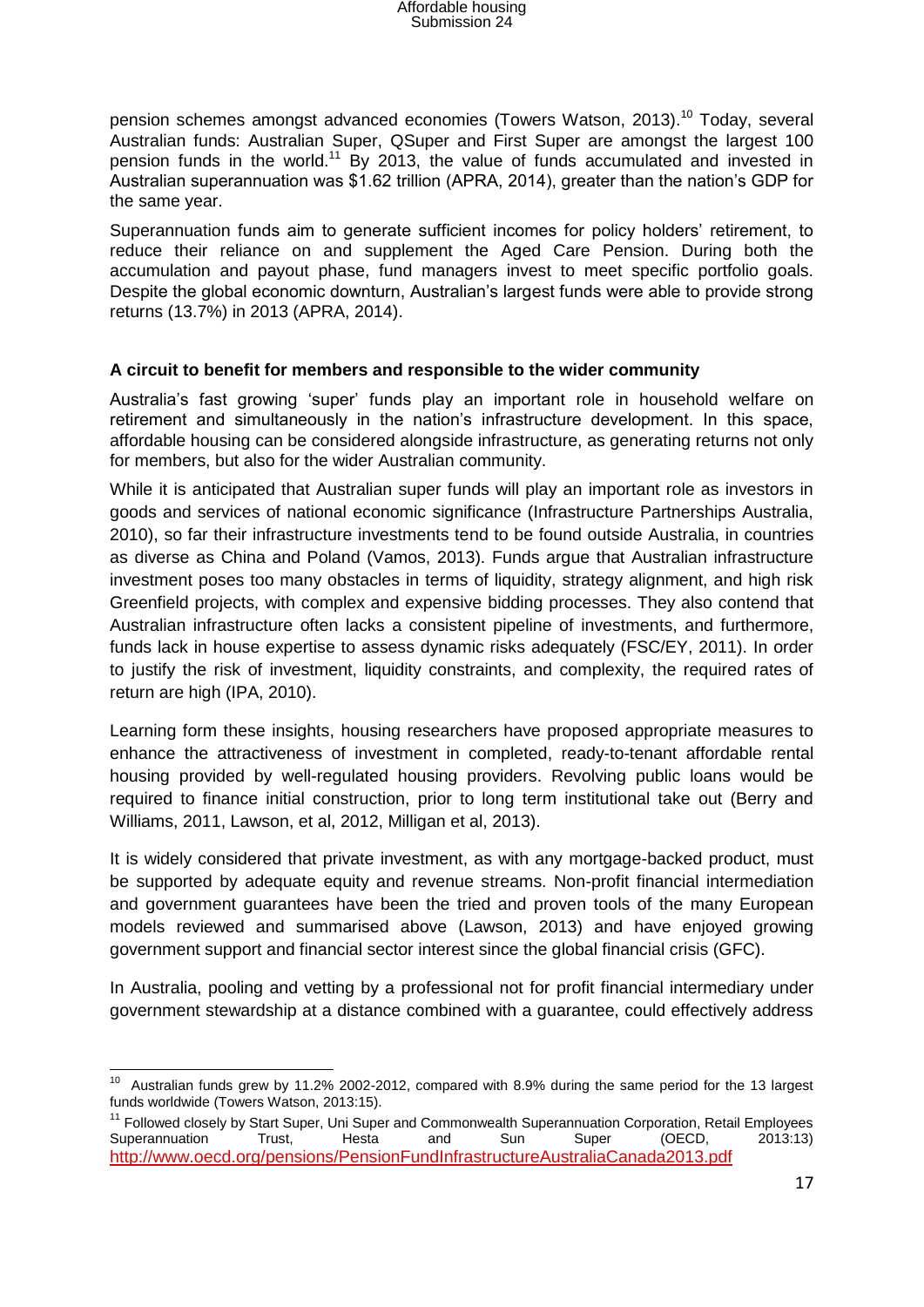the inefficiencies and high costs of fragmented commercial borrowing, one off financing costs and for profit intermediation.

For governments, a guarantee can be justified on the basis that affordable and social housing is a form of social and economic infrastructure which contributes to urban productivity, liveability and environmental sustainability of Australian cities and regions. For funders, investment in completed, turnkey projects can provide a relatively low risk form of investment when compared with other infrastructure developments. This is particularly the case where completed, tenanted properties are of good quality, well located and efficiently managed by not for profit landlords.

Investment based on secure rent revenue can also be supported by rent assistance and voids minimised by lengthy waiting lists (since there exists a permanent excess demand for sub-market rental housing), which in turn support stable revenue flows to support moderate returns from low risk mortgage-backed bonds.

Pension and insurance funds clearly have the potential to invest in this fixed income asset class, which could be offered by pooling borrowing demands of numerous regulated rental housing providers and bonds issued by a specialist intermediary with vetting and monitoring powers over participating borrowers.

Well-rated securities are increasingly sought by managed investment funds, especially by defined contribution pension funds and annuity schemes, or in response to policyholder requirements. New international banking regulations also require the holding of higher quality assets such as AAA rated bonds.

Attracting pension funds to a new asset class such as affordable rental housing requires a solid business case justification, long-term policy commitment and much more active facilitation than currently exists by key stakeholders, notably housing providers and cofinancing governments.

Once a business case has been provided and in order to help establish a market for investments, governments need to guarantee investments in co-financed, appropriately regulated not-for-profit landlords. This enables sound long-term rental housing providers to attract lower cost, longer term private funds.

As in Switzerland and the UK, governments and providers can also help to facilitate the establishment of a specialist financial intermediary, in order to identify, aggregate and assess borrowing demands in order to issue a suitable scale, risk/return and pipeline of guaranteed bonds for investors. As noted above, related discussions are already taking place in Australia, with regards to the establishment of a financial intermediary to facilitate infrastructure investment (Crowe, 2013, Coalition, 2013, SMART, 2014, RAI/EY, 2012).

The following sections develop this potential further, by proposing to providers, governments and investors, suitable instruments and mechanisms channelling investment towards affordable rental housing. It focuses on the design of a debt instrument and intermediary appropriate to the long term investment needs of affordable rental housing providers, outlining the implementation requirements to substantially grow Australia's supply of long term rental housing via investment from the managed funds sector.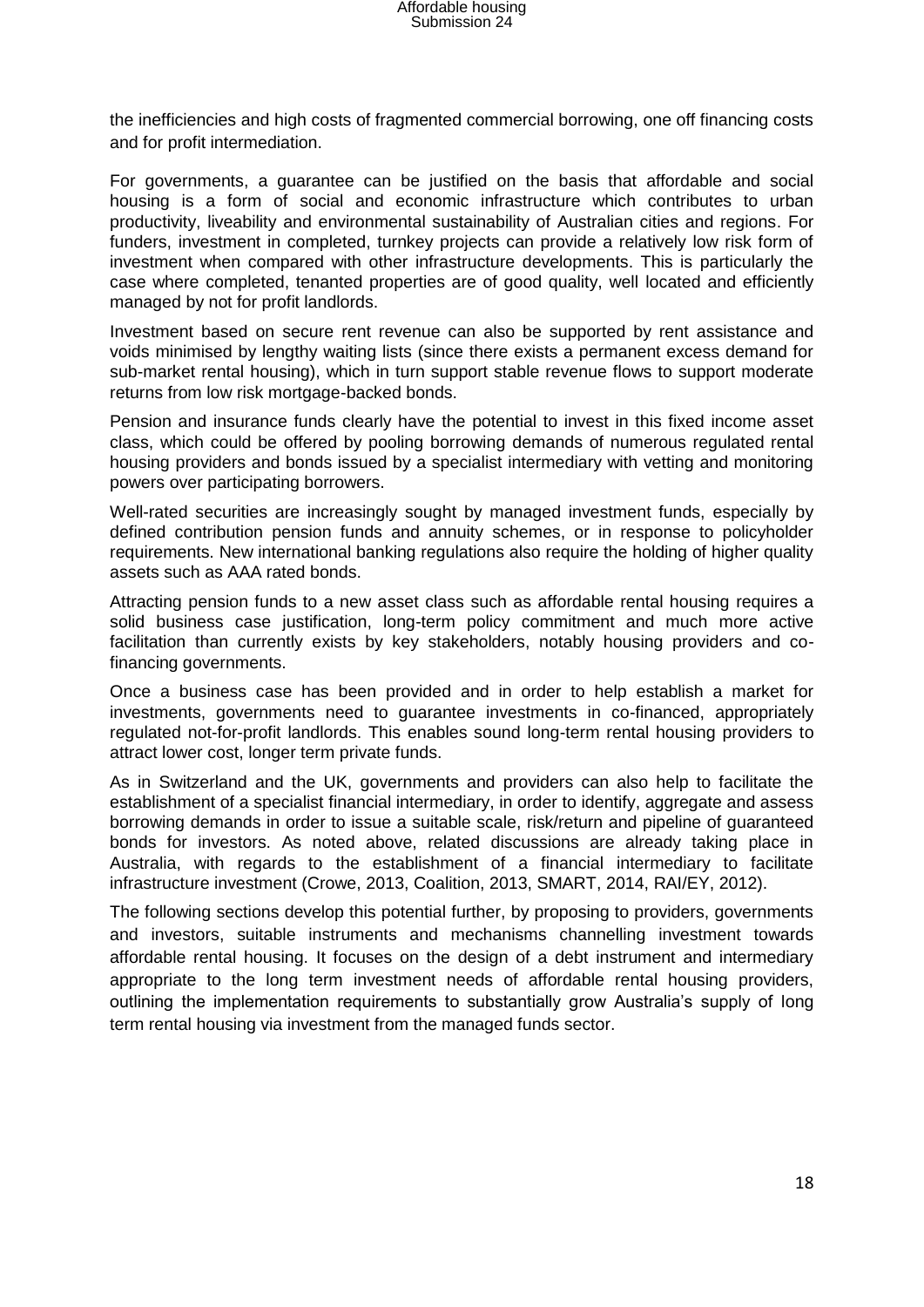## **Housing Supply Bonds Model<sup>12</sup>**

There has been growing Australian interest in the development of a financial instrument and intermediary to attract investment to the not-for-profit sector more broadly, and in reforms to expand the corporate bond market in Australia and provide greater access to retail investors. In 2010, the Productivity Commission highlighted the lack of access to capital by not-forprofits and the need for a specialist financial intermediary to raise funds for the sector. In 2011, the Senate Economics References Committee recommended that the Australian Government examine ways to create incentives for investment in the social bond market, via enhancements such as tax credits, government guarantees and/or a top-up on social bond coupons. Specific proposals have also been put forward by charitable organisations, such as the Benevolent Society, who have argued that franking credits should be applied to social bonds (Lawson et al, 2012:2).

The primary purpose of any financing instrument should be to attract larger volumes of appropriate investment, under improved terms and conditions to those that exist currently to ensure the supply of decent quality, secure and affordable rental housing. International research demonstrates that raising funds at this scale will require a dedicated financial mechanism and appropriate institutions that are fit for purpose to raise and distribute funding.

The Housing Supply Bonds HSB proposal<sup>13</sup> was developed with funding from AHURI Ltd.by Lawson Milligan and Yates in 2012, working with industry specialists both in Australia and Europe. It has attracted considerable interest from key stakeholders, in particular pension funds.<sup>14</sup> Industry requirements for a bond instrument are summarised below in Table 4.

 $\overline{a}$ <sup>12</sup> For full details see, Lawson et.al. 2012.

 $13$  The final report, presentations and media coverage can be accessed here <http://www.ahuri.edu.au/publications/p30652/>

<sup>&</sup>lt;sup>14</sup>Australia's largest industry superannuation fund, Australian Super, has backed a proposal for governmentguaranteed housing supply bonds which it says could bring billions of dollars into the ailing not-for-profit social housing sector." reported in Australian Financial Review, 31 May 2012, see [http://afr.com/p/business/property/super\\_funds\\_could\\_back\\_cheap\\_homes\\_FHNta4F2w7uH](http://afr.com/p/business/property/super_funds_could_back_cheap_homes_FHNta4F2w7uHhec8DfjmGN) [hec8DfjmGN](http://afr.com/p/business/property/super_funds_could_back_cheap_homes_FHNta4F2w7uHhec8DfjmGN)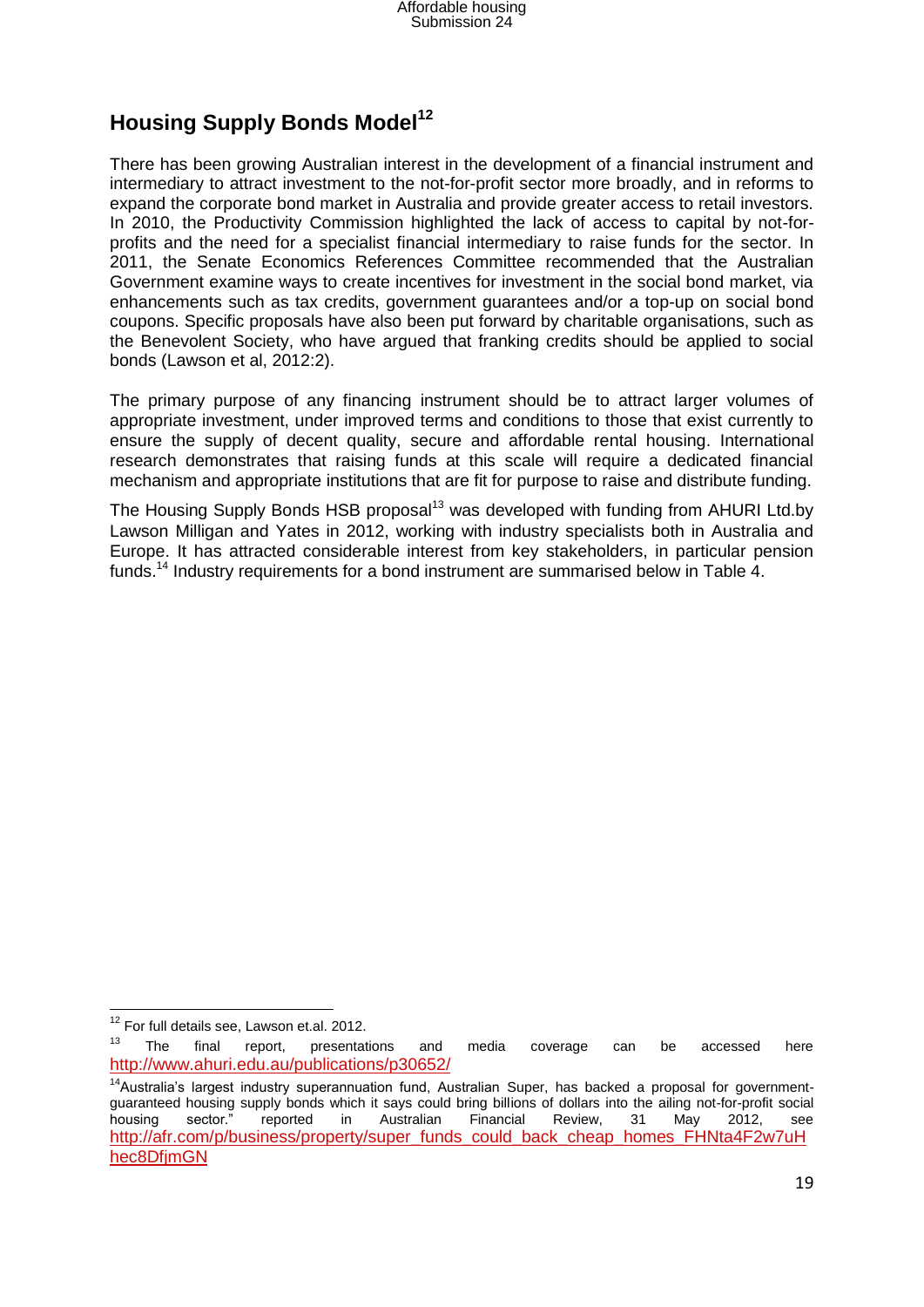| Terms and conditions of<br>housing supply bond? |   | $\checkmark$ A straight forward, low risk, low yield and long term<br>instrument required to provide cheapest funds                                  |
|-------------------------------------------------|---|------------------------------------------------------------------------------------------------------------------------------------------------------|
|                                                 | ✓ | Enhancement required to reduce risk and enhance low<br>yield                                                                                         |
|                                                 |   | $\checkmark$ Tax incentives need to be devised so they are equally<br>valuable to those with high and low tax rates                                  |
|                                                 | ✓ | Guarantees are very interesting for low risk long term<br>investors - insurance funds, certain portfolios of super<br>funds, banks, retail investors |
| Financial intermediary?                         |   | $\checkmark$ To pool funds for scale                                                                                                                 |
|                                                 | ✓ | Specialist knowledge of sector                                                                                                                       |
|                                                 | ✓ | SPV to issue bonds, linked to provider loan obligations                                                                                              |
|                                                 | ✓ | Optional forms: Public, not-for-profit, for-profit                                                                                                   |
| Regulatory<br>requirements?                     | ✓ | Beyond benchmarks, ensure sector regulation meets<br>investor standards                                                                              |
|                                                 | ✓ | Strengthen financial capacity of providers and reduce<br>risks to lenders                                                                            |
|                                                 |   | $\checkmark$ Use to promote innovation, collaboration and solutions<br>rather than impede growth                                                     |
| Related requirements?                           | ✓ | Capacity to repay based on revenue stream                                                                                                            |
|                                                 | ✓ | Rent assistance and eligibility policy critical                                                                                                      |
|                                                 | ✓ | Long term and consistent policy vision by governments                                                                                                |
|                                                 | ✓ | Facilitative<br>planning and<br>land<br>reduce<br>supply<br>to<br>development risk                                                                   |

#### **Table 4: Requirements for a financing instrument to support investment in affordable rental housing**

Source: Lawson et al. 2012

Following this consultation, a suite of housing supply bonds was designed to reflect the management, taxation and yield requirements that were identified through the research. This suite of instruments comprises 1) public loans as equity; 2) tax exempt coupons on special purpose retail bonds providing mezzanine finance; and 3) guaranteed (AAA equivalent) bonds suitable for fixed income portfolios of super funds, to provide senior loans.

In summary:

- public bond issues (NAHA Growth Bonds) which will provide for equity via conditional revolving public loans (a long term loan asset attracting low or zero interest);
- a tax incentive (e.g. 6% tax free coupon) on mezzanine investment in social housing retail bonds (Tax Smart Housing Supply Bonds) and
- a guarantee on bonds linked to senior loans in approved co-financed projects (supported by NAHA growth bonds). More detail on the structure of this guarantee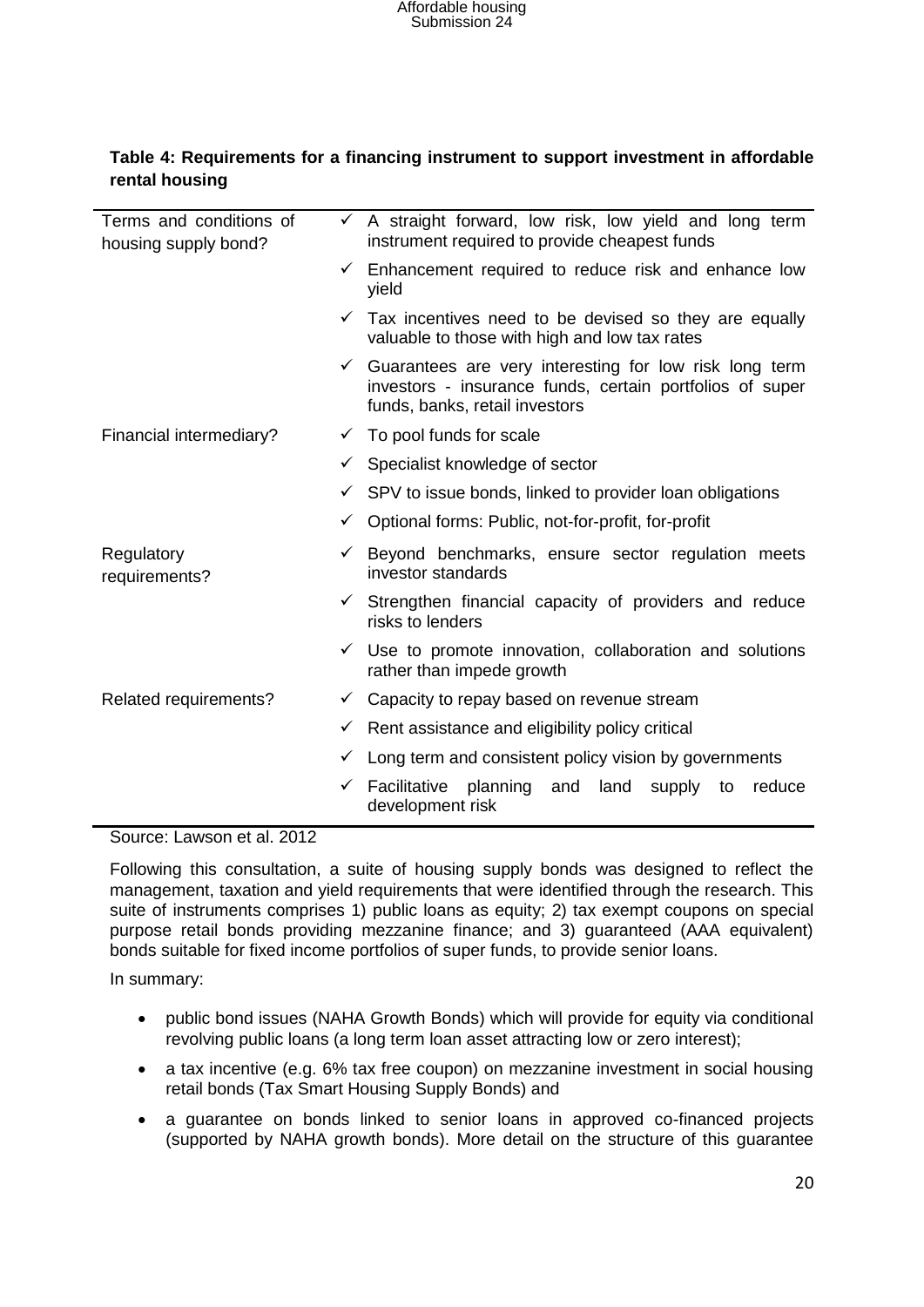and related financial intermediary is provided in sections below and developed further in Lawson et al, 2014)

#### **Cost to governments**

The costing presented below is based on raising \$7 billion to finance 20,000 affordable rental dwellings, and is intended as an ongoing national program, with state and local governments and importantly SHAs and CHOs as key partners. Given the well-established shortage of affordable rental housing accessible to low to middle income households and experience from the latest NRAS round, 20,000 dwellings is considered a responsible and feasible target. It could of course be piloted on a smaller scale in particular States and Territories with ready capacity and commitment.

The AAA Housing Supply Bonds' cost to government is predicated upon an assumed 0.5% default rate based on settings in the UK for senior term debt for community-managed affordable housing. If these bonds are to provide 70 per cent of the \$7 billion required, then \$4.9 billion is to be financed with AAA HSBs. The cost of a 0.5% default rate equals \$24.5 million each year for 10 years (or \$245m if provided as an up-front contribution) for each \$7 billion tranche issued.

The Tax Smart bond costs are based on the assumption of a tax free 6% coupon rate. This provides individual investors on the top marginal tax rate of 46.5% with the equivalent of a before tax yield of 11.2% and corporate investors on a 30% tax rate with the equivalent of a before tax yield of just under 8.6%, seen as being approximately that needed to attract retail investors to such bonds. The cost to government, therefore, is the amount of tax foregone by making the coupon tax free. Assuming 20% of funds are raised through Tax Smart bonds, and a 40% tax rate as a hybrid of corporate and personal tax rates, this cost equals \$7 billion x 20% x 6% x 40% = \$33.6 million per year (or \$336 million over 10 years for each tranche).

The third instrument is the revolving NAHA Growth Fund equity component that funds the first 10% of project costs. The annual cost to government each year for 10 years is the interest foregone on the \$700 million. Assuming the borrowing cost for government is 5%, then the annual cost to government for the NAHA growth bonds equals \$700million x 10% x 5% = \$35 million or, if provided as an upfront cost, \$700m for each tranche.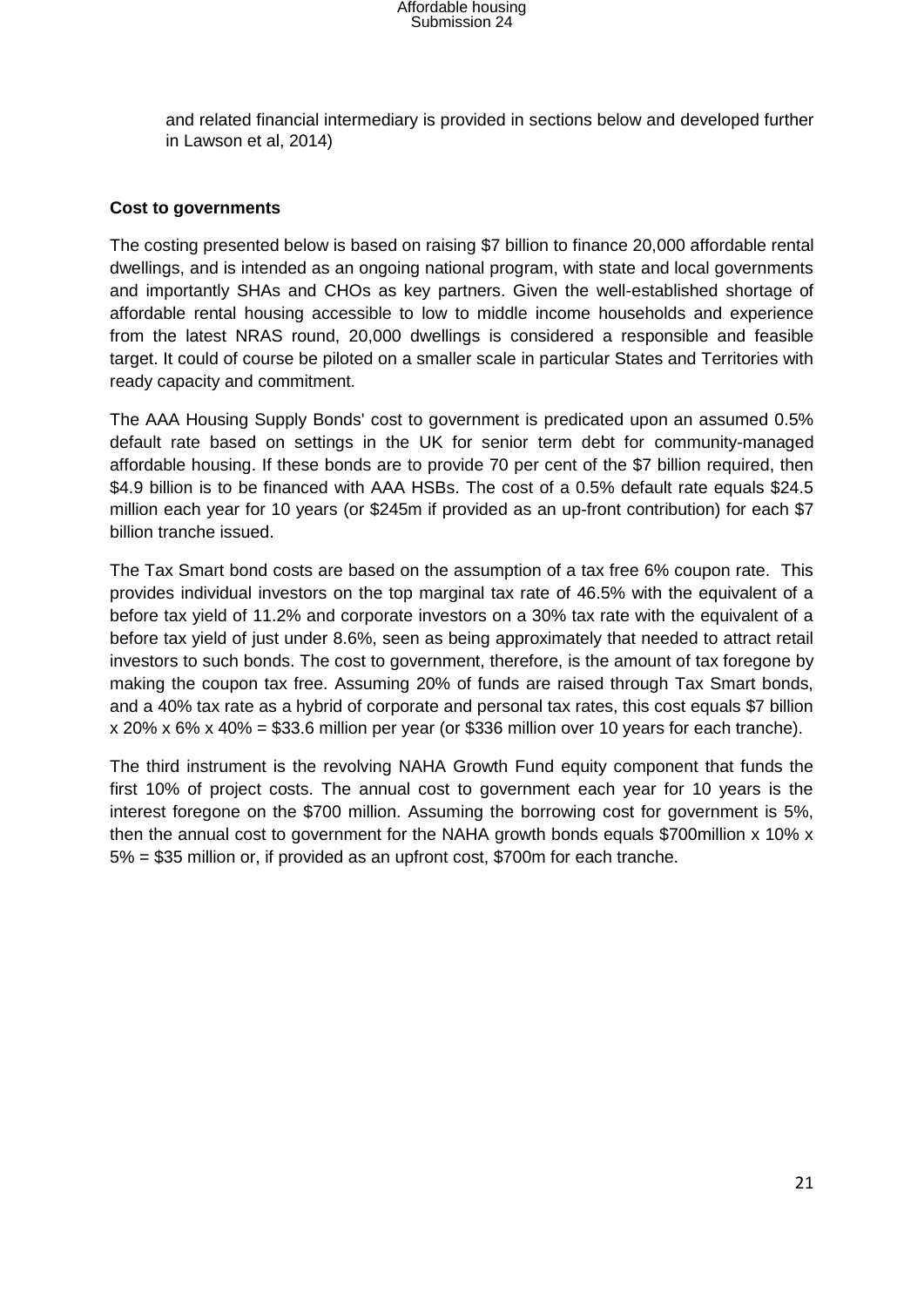# Indicative annual cost to raise \$7b (20,000 dwellings pa)



#### **Figure 1 Indicative cost of HSBs**

#### **What are the issues to be addressed?**

A prudent first step would be to provide a robust, long term costing and market testing of the bonds proposal, refining proposed yields, the nature of enhancements and their cost to government. Such a process should be expert and independent, and involve key stakeholders. Another important issue concerns the design of a suitable financial intermediary and the structure, terms and potential cost of any government guarantee backing housing supply bonds.

Very recently, research has been completed by AHURI towards an appropriate model for a financial intermediary and guarantee for Australian conditions, following extensive industry consultation and exchange of international expertise and the Final Report will be published in April. A preview of results of this study is provided below. This model is simpler than the HSB approach, focusing on the critical role of the way that the government guarantee meshes with the overall structure of financing rental housing provision. It is also likely to be cheaper for government in the longer run and most attractive for institutional rather than retail investors.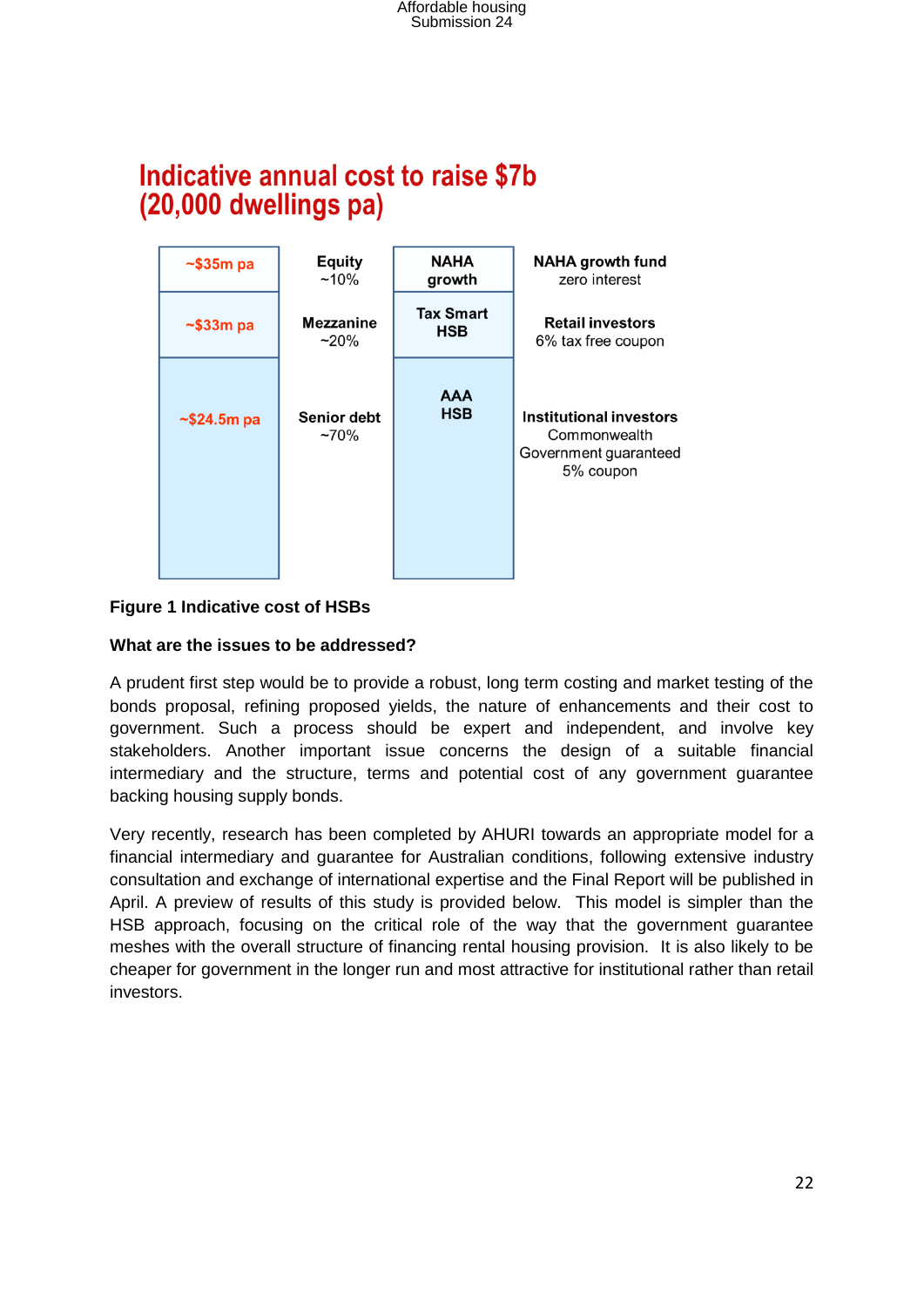# **Affordable Housing Finance Corporation Model<sup>15</sup>**

The AHURI Final Report Enhancing Affordable Rental Housing Investment via an [Intermediary and Guarantee](http://www.ahuri.edu.au/publications/projects/p53019/) (Lawson et.al. 2014) offers a feasible proposal for a private investment mechanism for affordable rental housing, to be underpinned by government and operate across all participating states and territories. It combines the aggregated investment demands of the affordable housing sector, in order to provide a suitable scale of and pipeline demand for bond issues targeted at Australia's growing superannuation sector. Further, the proposal manages risks through appropriate regulation, sufficient revenue, subordinated debt and specialist financial intermediation.

This proposed financial intermediary adapts the established Swiss and (recent) UK approaches outlined in Lawson (2013) to the needs and market conditions present in Australia. Figure 2 below provides a schematic representation of the key elements and linkages, which are outlined in more detail below.



### **Figure 2 - Affordable Housing Finance Corporation (AHFC) Model**

**<sup>.</sup>** <sup>15</sup> For full details see Lawson et.al. 2014.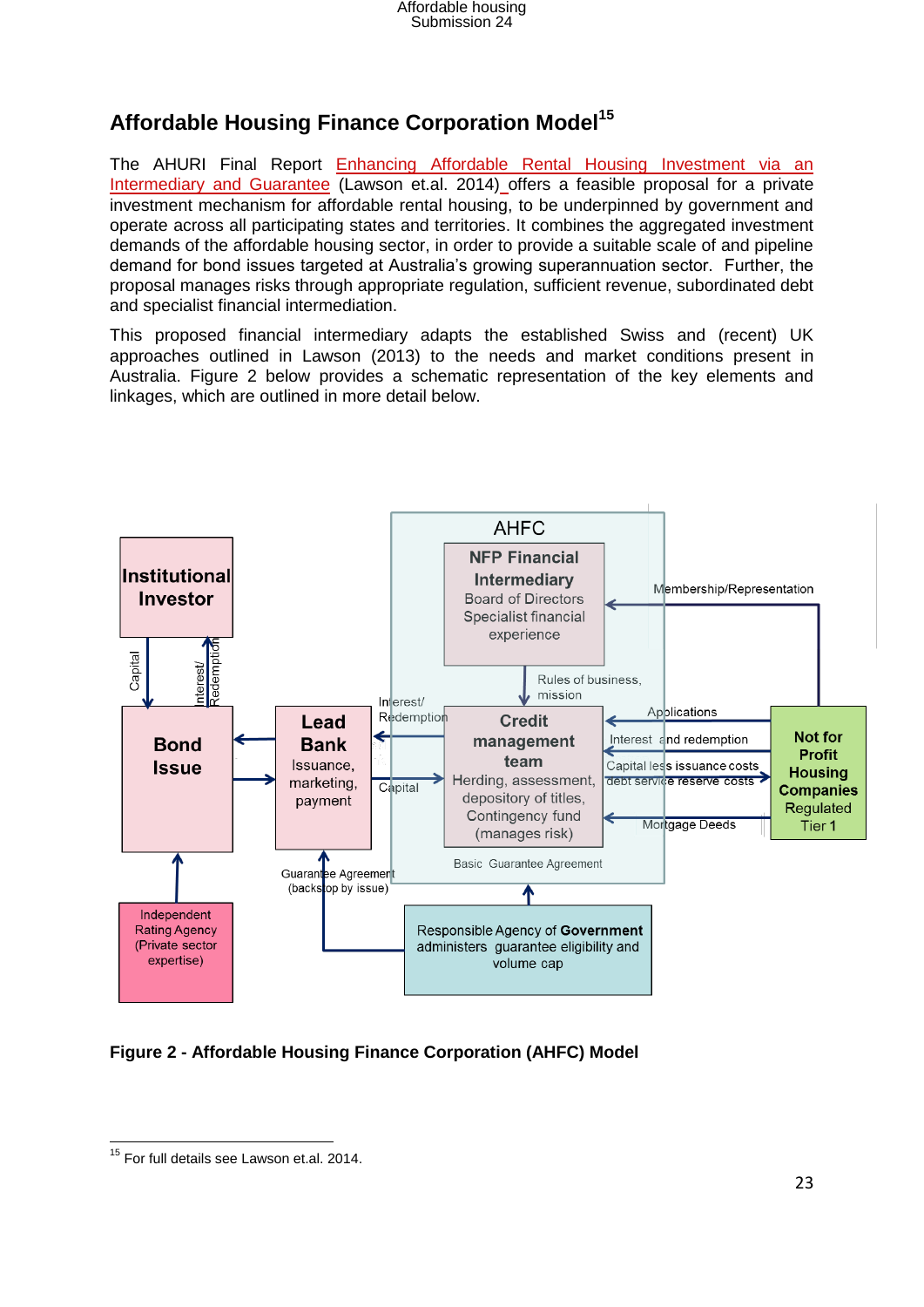#### **Implementation requirements**

The first step is the creation of an independent non-profit entity ("NFP Financial Intermediary" box) comprising an expert Board of Directors the majority of which are to be drawn from the financial sector. Government and the non-profit sector would each appoint Directors as well. A possible composition could be: two Directors appointed from government, two Directors from the non-profit sector and five Directors from the business, finance and legal sectors. The organization and board would be independent of government but be accountable through requiring borrower compliance with the National Regulatory System and monitoring the robust reporting requirements imposed on the borrowing non-profit housing providers. The Board would report annually to Parliament, detailing the lending eligibility criteria, the volume of loans allocated, the addition to the affordable rental stock achieved, the incidence of any default events (actual or avoided) and the actions to take in mitigation or enforcement.

This Board would require directors with extensive experience and expertise in financial management and credit assessment in order to oversee the professional management of the borrowing process ("Credit Management" box). The latter would be responsible for aggregating borrowers in the non-profit housing sector; in Australia this would initially be restricted to those organisations eligible for Tier 1 status under the National Regulatory System.

The Commonwealth would sign an overarching agreement with the Financial Intermediary guaranteeing the payments due to bond purchasers if non-profit providers default on payments; this guarantee would be structured and provided separately on each issue up to an agreed total cap for an agreed period. International experience indicates that each bond tranche should be separately guaranteed and each borrower's default risk managed separately (this view was strongly put by our international visiting experts, Piers Williamson and Peter Gurtner, respectively CEO of the UK Housing Finance corporation and Chair of the Swiss bond issuing agency). This approach maximizes the incentives for individual borrowers to meet all their debt obligations, since it will be clear to all parties that an individual borrower's default will not be bailed out by other compliant borrowers.

For each issue Management would assess loan applications from providers and recommend borrowers to the credit committee of the Board. Once the successful borrowers have been identified, the "lead Bank" issues and markets the bonds the duration of which would need to be tested for investor appetite. The bonds would be rated by a major ratings agency. The rating would depend on: the credit rating of the government providing the guarantee; the limitations or other structuring characteristics of the guarantee, the rating of the (Tier 1and Tier 2) non-profit housing sector in Australia<sup>16</sup>; the quality of the Financial Intermediary (The Board); and the value of the individual properties backing the bonds. AFHC Management would hold the title deeds to the properties purchased by the providers as collateral for the loans financed by the bond purchase. Alternatively, title deeds could be passed to and held by a commercial trustee. The Lead Bank (which could be in-house) would manage the payments to investors.

 $\overline{a}$  $16$  Tier 1 and tier 2 housing provider meet a range of criteria enshrined in the National Regulatory System. Both these classes of organization have established a track record of delivering significant rental stock to the market and have well developed financial and managerial systems in place. The main difference between tier 1 and tier 2 is that the former have also successfully developed new affordable housing in addition to acquiring existing stock. See Chapter 4 for more information on the non-profit housing sector in Australia.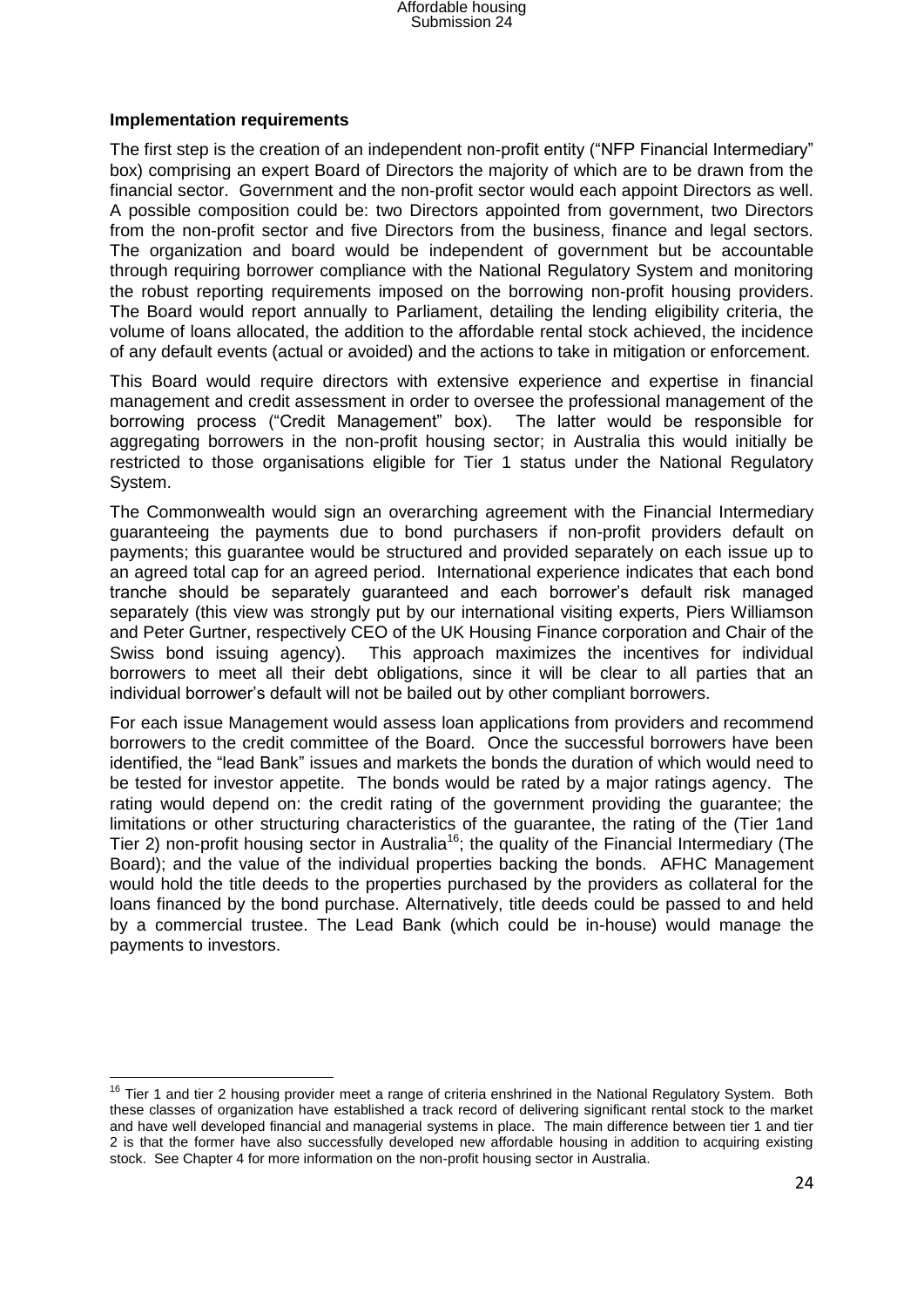In this model the investors' interests are protected by the government guarantee. From the government's viewpoint, the guarantee is a final backstop to be drawn upon only if:

- a) a borrower defaults after other procedures and processes fail, and:
- b) the reserves held by AFHC Management are insufficient to meet loan payments when due.

With respect to the second point above, there are two reserve funds that stand between borrower default and a call on the guarantee.

- 1. *Specific Reserve*: When passing through the capital loan to the borrower, Management retains the equivalent of one year's interest payment on the bond principal.<sup>17</sup> This can only be drawn upon to make payments to the lender if and when the borrower misses a payment milestone. The borrower pays interest on the full face value of the bond while actually receiving the discounted capital sum to invest in housing. If all payments are made on time for the duration of the bond, then the borrower is credited with the intact reserve at redemption.
- 2. *General Reserve*. A small premium (e.g. 10-15 basis points) is added to the coupon rate paid by the borrower and held by AFHC Management as a general reserve to cover unexpected contingencies ("unknown unknowns"). This is not returned to borrowers and accumulates as a further fund from which to manage possible but unforeseeable default threats. <sup>18</sup>

The role of the reserves is to ensure continuity and certainty of payments due to bond holders during the period that Management moves to resolve the problems causing an individual borrower to miss repayment deadlines. The overarching agreement with government will specify the trigger points and steps to be taken for AFHC Management to step-in in this manner; these details will be harmonised with the procedures laid down in the National Regulatory System for Tier 1 and 2 non-profit housing providers.

In summary, the probability of the government guarantee being invoked in this model is very small due to:

1. The quality of credit assessment and management

 $\overline{a}$ 

- 2. The comfort provided by the independent credit rating agency
- 3. The level of maturity and experience of the Tier 1 borrowers
- 4. The monitoring and step-in powers over borrowers exercised through the National Regulatory System
- 5. The reserve funds held and accumulated by AFHC Management to maintain continuity of payments to bond holders

Moreover, further comfort is provided by noting the zero-default experience of the Swiss guarantee scheme during its ten years of operation and the introduction during 2013 of a similar scheme in the UK.

Clearly government plays a key role in this approach, with the last-resort guarantee crucial in achieving a high rating and therefore affordable interest rate for each bond issue. However,

 $17$  Such a reserve was used by the UK's THFC to convince HM Treasury of the very low risk of the guarantee to government.

<sup>&</sup>lt;sup>18</sup> This simple to administer reserve has ensured that the Swiss Guarantee has not been called on for over a decade. It has enabled the accumulation of a healthy reserve fund by the Bond Issuing Co-operative and negated any need to rely on government support.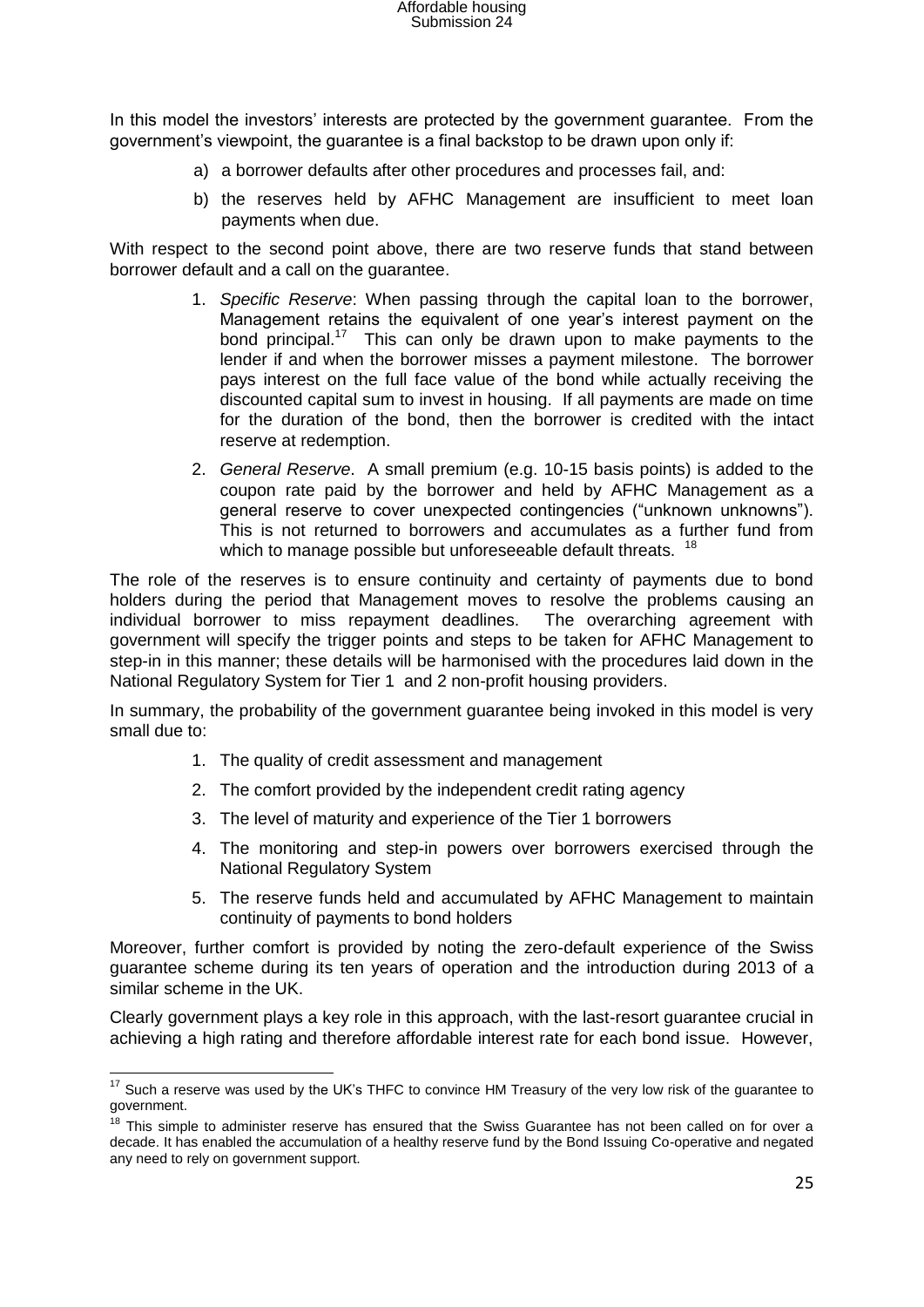government also ensures the appropriateness and robustness of the regulatory system (and has a direct and powerful incentive to do so). Beyond that, in order for non-profit providers to achieve financially sustainable access to the housing bonds issued, government will need to continue to provide both capital subsidies and recurrent subsidies, the latter in the form of CRA and NRAS. British and Swiss experience suggests that providers will need to contribute at least 20 per cent equity leveraged by bonds to acquire dwellings that can be rented at affordable (sub-market or cost rent) rents, as required by current ATO and NRAS rules. In Australia's housing market, decent affordable housing close to employment opportunities is simply not possible without subsidy or market intervention.

The necessary equity slice could be generated in the longer term from CHO balance sheets, though at the current stage of sector development, this avenue is limited. There are a range of other strategies to provide this equity. Government capital grants (in cash or land), planning gains through rezoning land or increasing densities or a revolving low-or-no-interest public loan could assist in meeting this contribution. The latter option also provides opportunities for revenue generation (where the government lends to borrowers at higher interest than it raises funds, as in WA).

Lawson et.al. (2012; outlined in previous section) propose a mechanism by which no-interest government loans substitute for a proportion of the equity required. Co-financing provides certainty of delivery, targeting in compliance with government objectives and is more beneficial to institutional investors than a tax offset from their income. Box 1 presents an example using both capital grants, no-interest loan leveraged by high grade bond finance.

| Cost of dwelling: \$300,000                                                     |
|---------------------------------------------------------------------------------|
| Financed by:                                                                    |
| Grant (10%) \$30,000                                                            |
| No-interest loan (20%) \$60,000                                                 |
| 10-year Bond loan (70%) \$210,000                                               |
| Assumptions:                                                                    |
| Interest foregone at 4% p.a.                                                    |
| Default rate on guaranteed bonds = 0.5% (in line with international experience) |
| Default on no-interest loan = 0.5%                                              |
| <b>Cost to Government:</b>                                                      |
| $$30,000 +$ interest foregone on loan = \$2,400 p.a. for 10 years               |
| + \$1,050 expected bond default                                                 |
| + \$300 expected no-interest loan default                                       |
| = \$55,350 over ten years (= \$50,816 present value at 4% social discount rate) |
|                                                                                 |

#### **Box 1 Example of Capital grant, no-interest loan leveraged by high grade bond finance**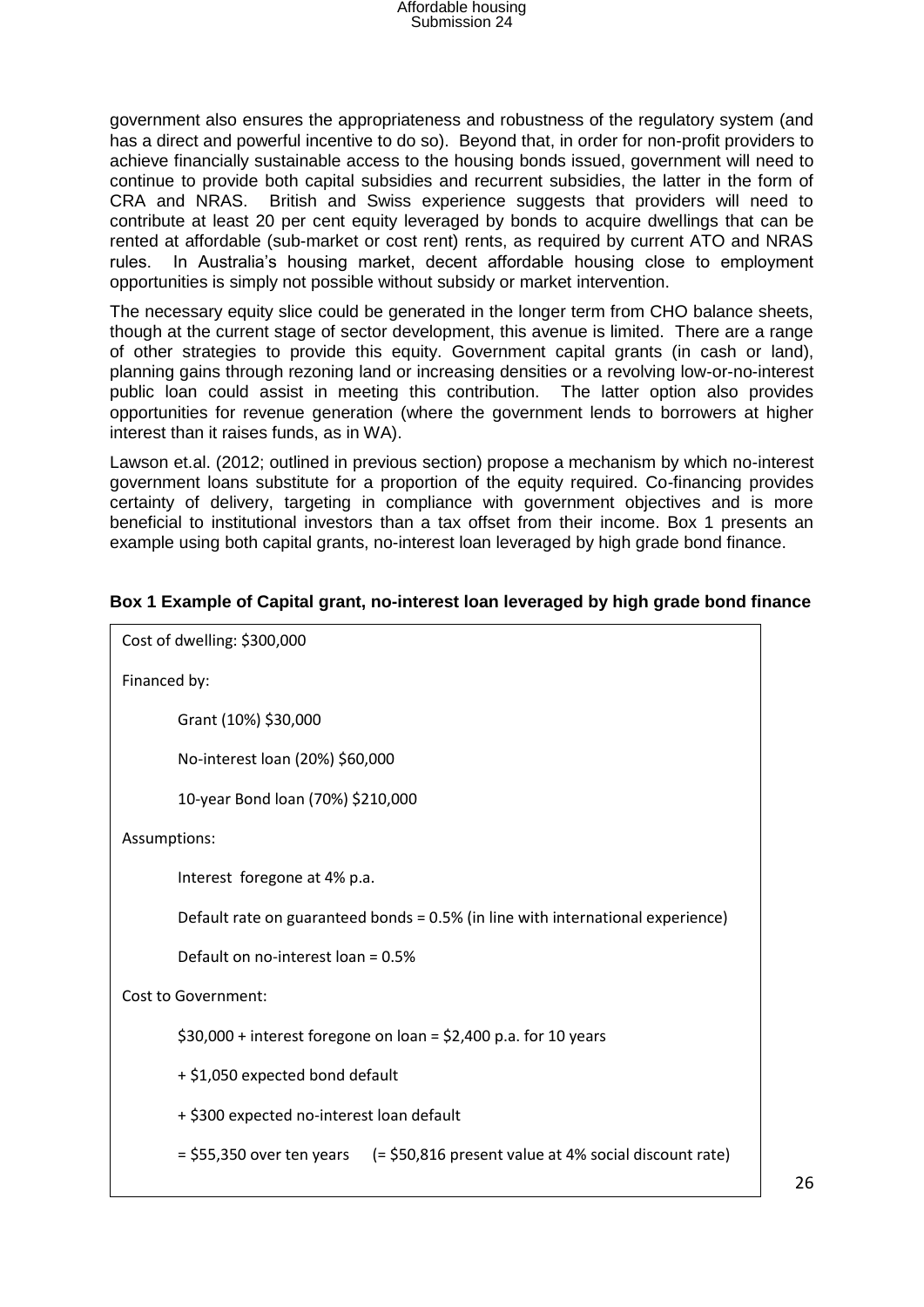Scaling up the example presented above, 10,000 dwellings, worth \$3 billion would cost government \$553,500,000 over 10 years (\$55,300 per year). The grant component could be provided as a cash outlay or through land transfer.

However, as the analysis in Lawson et al, 2014 demonstrates, the capacity of providers to take on debt is constrained by tight free cash flows characteristic of the sector. The cost to non-profit providers in the above example would be interest payments on the bond, say \$10,500 per dwelling acquired at 5% coupon rate plus amortised repayment of the nointerest loan by government over the 10 year period (it could be longer). Given that the providers would be charging sub-market rents, they would need to continue attracting CRA and NRAS-type subsidies in order to meet the level of financing commitments identified in the above example.

The UK model that informs this approach has been introduced after intensive modelling by the Department of Communities and Local Government and demonstrated the very low probability of the government guarantee being called; Piers Williamson, the CEO of the UK Housing Finance Corporation, underscored this point at the project Think Tank.

The proposed Affordable Housing Finance Corporation Model provides, in our view, the best way forward in current Australian circumstances for the following reasons:

- $\checkmark$  It is relatively simple and transparent and can be harmonised with the new National Regulatory System and state based Regulatory Systems for non-profit housing providers.
- $\checkmark$  It focuses on the untapped source of funds from institutional investors and meets the growing demand of superannuation funds for AAA-rated bonds.
- $\checkmark$  It fits well with existing government subsidy policies, notably CRA and NRAS and leverages the extent to which current sector competencies and strategies are progressing.
- $\checkmark$  It minimises the impact on government budgets.
- $\checkmark$  It provides lower cost of finance to providers, compared to other approaches, including the current reliance of CHOs on bank finance and, hence over the medium to long run is likely to maximise the sustainable expansion in the stock of affordable rental housing.
- $\checkmark$  Properly structured and managed, the Model reduces to negligible levels the probability of the government guarantee being called
- $\checkmark$  Australia can draw on the successful experience and expertise of other countries.

This AHFC proposal, grounded in extensive national research of industry stakeholders and successful international experience, forges a new funding pathway to institutional investment in affordable rental housing. The AHFC will have the expertise to issue rated bonds with a government guarantee for well-targeted rental housing developments.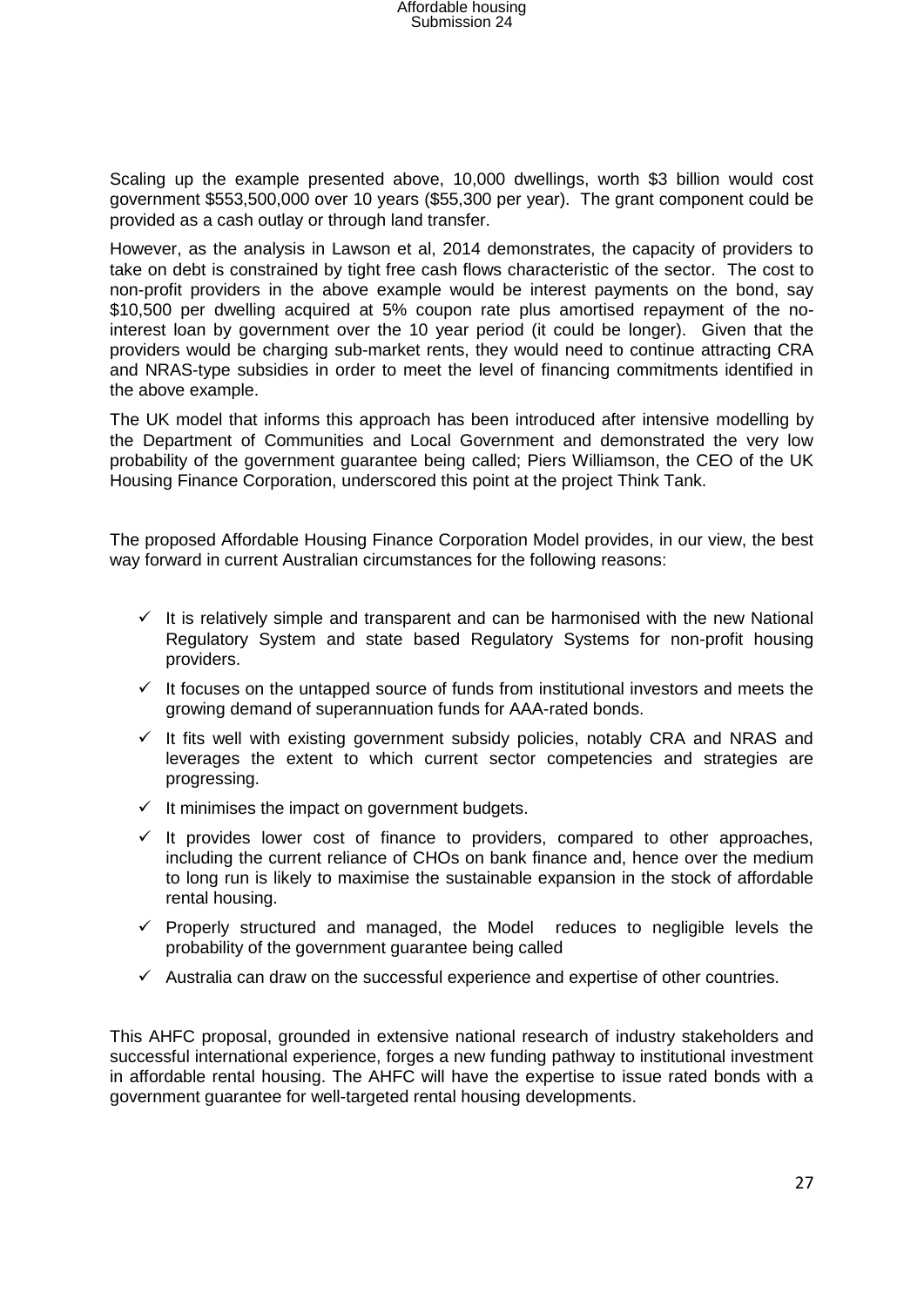**The proposal overcomes many of the barriers cited by institutional investors, by offering suitable investment opportunities at an appropriate scale, simplicity and risk weighted return. It would fulfil the Australian government's commitment to increase private investment in rental housing, bridging the gap between Australia's affordable housing investment needs and the risk/return strategies of our large and rapidly growing super funds as they enter the pension phase of operation.**.

The proposal also aligns with the government's aim to develop deeper, longer term bond markets in general and specifically can inform efforts to grow investment in infrastructure. With strong government leadership and expert and adequately resourced implementation, the AHFC approach can strengthen Australia's housing choices and build a stronger, more secure, more equitable and more efficient rental housing market.

#### **In conclusion - what are the benefits of channelling investment towards affordable rental housing in Australia?**

Government efforts to stimulate private investment in new affordable rental housing can be justified as contributing towards:

- $\checkmark$  a tangible and substantial contribution towards expanding housing supply, progressively building Australia's long term assets in affordable rental housing;
- $\checkmark$  addressing a clear and unmet need for rental housing which is accessible and available for low income households as a refuge, oasis and stepping stone;
- $\checkmark$  ensuring that the housing supported by government incentives and subsidies is both affordable and secure, generating lasting benefits to family functioning, child development, individual health and economic and social participation;
- $\checkmark$  making more efficient use of limited public resources, exploiting government credit worthiness to full effect; by guaranteeing bonds investing in completed, approved developments;
- $\checkmark$  improving productivity by: promoting new medium density rental housing in well serviced areas, reducing the distance between affordable housing and employment opportunities, generating sustainable employment in the construction sector, supporting local economies and lifting regional and national GDPs;
- $\checkmark$  ensuring financial continuity and growth of well-regulated non-profit housing providers, strengthening the governments preferred suppliers of social housing by providing a pipeline for investment;
- $\checkmark$  bridging the financial demands of institutional investors and affordable housing providers, by aggregating borrowing requirements, financial intermediation and risk reduction;
- $\checkmark$  Provide a suitable vehicle for superannuation funds to meet both the risk-adjusted yields required by policy holders (and regulators) and their own social, economic and environmental corporate responsibilities to the wider community;
- $\checkmark$  strengthening economic competitiveness through improved access to the rental market by low income households, enabling a more flexible and productive workforce;
- $\checkmark$  enhancing national cohesion and social inclusion, sharing the benefits of secure affordable housing more fairly across the community and assisting those not served adequately by existing market and government processes;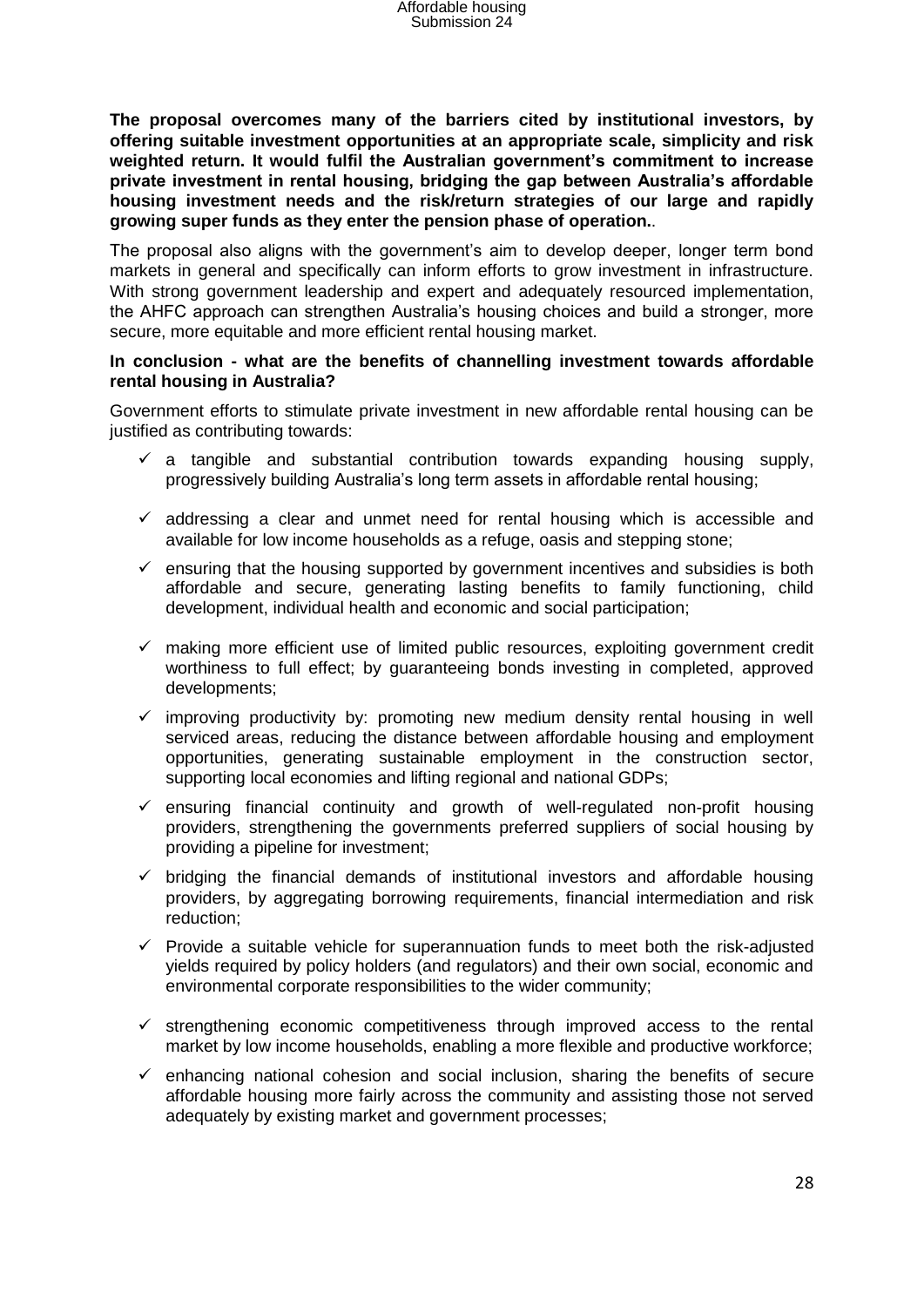### **References**

APRA (2014) Annual superannuation statistics to 30 June 2013,

[http://www.apra.gov.au/MediaReleases/Pages/14\\_01.aspx](http://www.apra.gov.au/MediaReleases/Pages/14_01.aspx) see also full report on [http://www.apra.gov.au/Super/Publications/Pages/annual-superannuation](http://www.apra.gov.au/Super/Publications/Pages/annual-superannuation-publication.aspx)[publication.aspx](http://www.apra.gov.au/Super/Publications/Pages/annual-superannuation-publication.aspx)

Australian Financial Review (2012) Super Funds Could Back Cheap Homes, *Australian Financial Review*, 31 May http://www.afr.com/p/business/property/%20super\_funds\_could\_back\_cheap [homes\\_FHNta4F2w7uHhec8DfjmGN](http://www.afr.com/p/business/property/%20super_funds_could_back_cheap_homes_FHNta4F2w7uHhec8DfjmGN)

- Australian Government (2009) *National Housing Supply Council State of Supply Report* 2008, Commonwealth of Australia, Canberra [http://www.nhsc.org.au.](http://www.nhsc.org.au/)
- Australian Government (2010) *National Housing Supply Council 2nd State of Supply Report*. At [http://www.nhsc.org.au.](http://www.nhsc.org.au/)
- Berry, M. & Williams P. (2011) *[Investigative Panel on a socially sustainable housing system](http://www.ahuri.edu.au/publications/projects/p30637)  [for Australia,](http://www.ahuri.edu.au/publications/projects/p30637)* AHURI Final Report No.169. Melbourne: Australian Housing and Urban Research Institute.
- Crowe, D (2013) Joe Hockey borrowing from Labor on Infrastructure funding Albanese [http://www.theaustralian.com.au/national-affairs/policy/joe-hockey-borrowing](http://www.theaustralian.com.au/national-affairs/policy/joe-hockey-borrowing-from-labor-on-infrastructure-funding-albanese/story-fn59nsif-1226734601318)[from-labor-on-infrastructure-funding-albanese/story-fn59nsif-1226734601318;](http://www.theaustralian.com.au/national-affairs/policy/joe-hockey-borrowing-from-labor-on-infrastructure-funding-albanese/story-fn59nsif-1226734601318)
- Crowe, D (2013b) Coalition eyes bonds to bank roll infrastructure [http://www.theaustralian.com.au/national-affairs/coalition-eyes-bonds-to](http://www.theaustralian.com.au/national-affairs/coalition-eyes-bonds-to-bankroll-infrastructure/story-fn59niix-1226727935110)[bankroll-infrastructure/story-fn59niix-1226727935110](http://www.theaustralian.com.au/national-affairs/coalition-eyes-bonds-to-bankroll-infrastructure/story-fn59niix-1226727935110)
- Department of Housing and Regional Development (undated) National Partnership Affordable Housing, Social Housing Subsidy program [http://www.federalfinancialrelations.gov.au/content/npa/housing/social\\_housin](http://www.federalfinancialrelations.gov.au/content/npa/housing/social_housing_subsidy_program/NP.pdf) [g\\_subsidy\\_program/NP.pdf](http://www.federalfinancialrelations.gov.au/content/npa/housing/social_housing_subsidy_program/NP.pdf)
- Deutsch, E and Lawson, J (2013) *[International measures to channel investment towards](http://www.ahuri.edu.au/publications/projects/p30440)  [affordable housing: Austrian Case study](http://www.ahuri.edu.au/publications/projects/p30440)* for RMIT AHURI, commissioned by Department of Housing, WA Government pp. 1-70
- Ernst and Young/FSC (2011) Financing Australia's Infrastructure Needs, Ernst and Young with Financial Services Council [http://www.ey.com/Publication/vwLUAssets/Financing\\_Australia\\_infrastructure](http://www.ey.com/Publication/vwLUAssets/Financing_Australia_infrastructure_needs/$FILE/Superannuation_Investment_In_Infrastructure.pdf) needs/\$FILE/Superannuation\_Investment\_In\_Infrastructure.pdf
- Gilmour, T, Washer, M and Lawson, J (2013) *[International measures to channel investment](http://www.ahuri.edu.au/publications/projects/p30440)  [towards affordable housing: England Case study](http://www.ahuri.edu.au/publications/projects/p30440)* for RMIT AHURI, commissioned by Department of Housing, WA Government pp. 1-40
- Gleeson, B, J Dodson and M. Spiller (2012) Governance, Metropolitan planning and citybuilding: the case for reform, in R. Tomlinson (ed.) *Australia's Unintended Cities: The Impact of Housing on Urban Development,* CSIRO Publishing, Melbourne.
- Hulse, K. Milligan, M and H. Easthope. (2011) *Secure occupancy in rental housing: conceptual foundations and comparative perspectives,* AHURI Final Report No.170. Melbourne: Australian Housing and Urban Research Institute.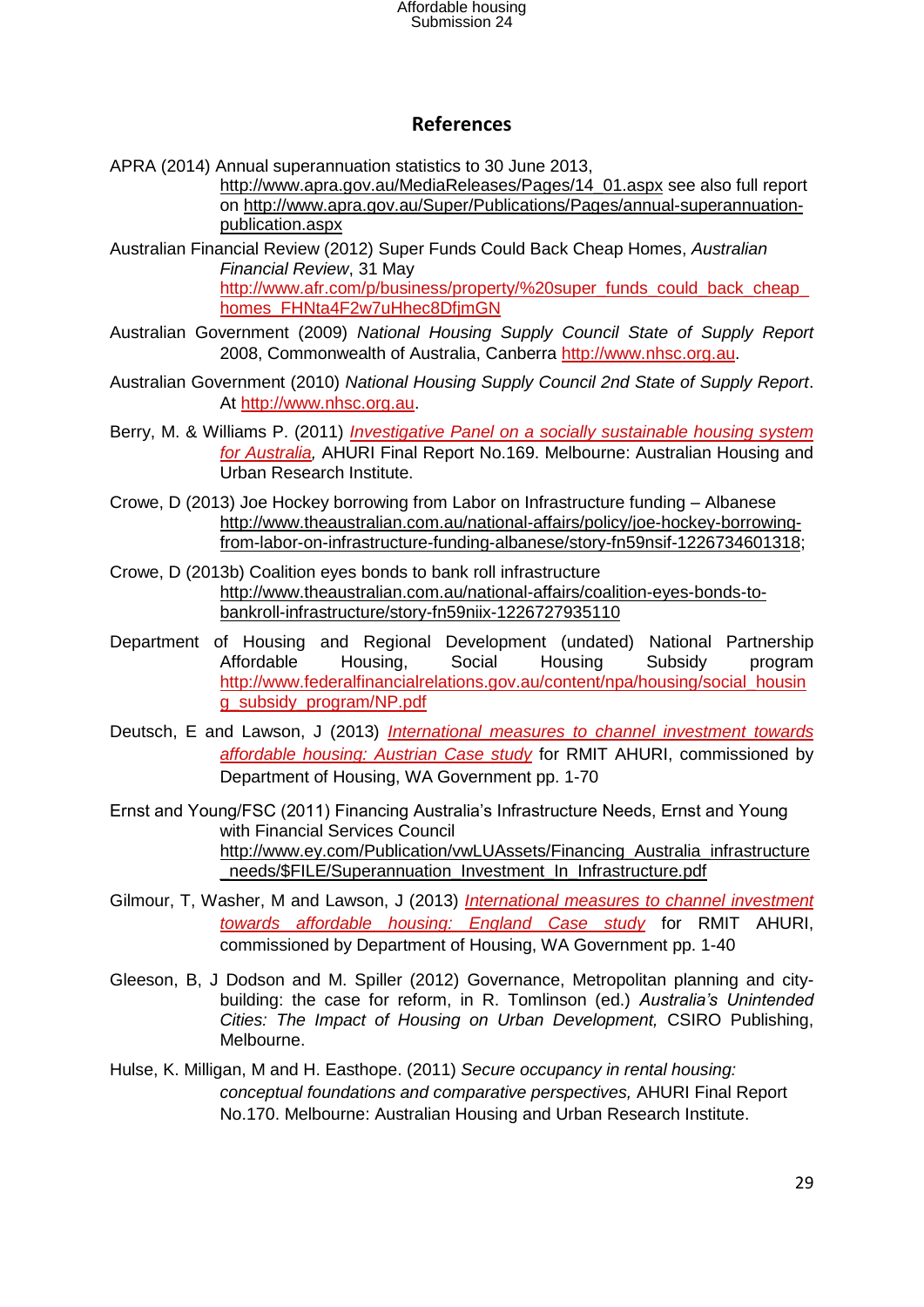Affordable housing Submission 24

- IPA (2010) The Role of Superannuation, Infrastructure Partnerships Australia, <http://www.infrastructure.org.au/Content/TheRoleofSuperannuation.aspx>
- KPMG (2012) Report to Housing Ministers' Advisory Committee Social Housing Initiative Review **September** 2012 [http://www.dss.gov.au/sites/default/files/documents/01\\_2013/social\\_housing\\_i](http://www.dss.gov.au/sites/default/files/documents/01_2013/social_housing_initiative_review.pdf) [nitiative\\_review.pdf](http://www.dss.gov.au/sites/default/files/documents/01_2013/social_housing_initiative_review.pdf)
- Lawson, J (2013) *[The use of guarantees in Affordable Housing Investment –](http://www.ahuri.edu.au/publications/projects/p53019/) a selective [international review](http://www.ahuri.edu.au/publications/projects/p53019/)*, RMIT AHURI Research Centre, Melbourne: AHURI p. 1- 93
- Lawson, J and Milligan, J (2007) *[International Trends in Housing and Policy Responses](http://www.ahuri.edu.au/publications/projects/p60323)*: Final Report, Sydney Research Centre, AHURI
- Lawson, J, Berry, M, Hamilton, C and H Pawson (2014) *[Enhancing Affordable Rental](http://www.ahuri.edu.au/publications/projects/p53019/)  [Housing Investment via an Intermediary and Guarantee](http://www.ahuri.edu.au/publications/projects/p53019/)*, RMIT AHURI Research Centre, Melbourne: AHURI
- Lawson, J, Gilmour, T and Milligan, V (2010) *[International measures to channel investment](http://www.ahuri.edu.au/publications/projects/p30440)  [towards affordable housing](http://www.ahuri.edu.au/publications/projects/p30440)*, Research Paper 1 for RMIT AHURI, commissioned by Department of Housing, WA Government pp. 1-72
- Lawson, J, Milligan, M and Yates, J (2012) *[Housing supply bonds: a suitable instrument to](http://www.ahuri.edu.au/publications/projects/p30652)  [channel investment towards affordable housing in Australia?](http://www.ahuri.edu.au/publications/projects/p30652)* RMIT AHURI Research Centre, Melbourne: AHURI
- Lawson, J, Milligan, M and Yates, J (2012) *[Housing supply bonds: a suitable instrument to](http://www.ahuri.edu.au/publications/projects/p30652)  [channel investment towards affordable housing in Australia?](http://www.ahuri.edu.au/publications/projects/p30652)* RMIT AHURI Research Centre, Melbourne: AHURI
- Lawson, J, Milligan, M and Yates, J (2012) Towards cost effective private financing of [affordable rental housing,](http://www.housingfinance.org/publications/hfi-archives) *Housing Finance International*, IUHF, Brussels
- Milligan, V., Gurran, N., Lawson, J., Phibbs, P. and Phillips R. (2009) *[Innovation in affordable](http://www.ahuri.edu.au/publications/projects/p60504)  [housing in Australia: Bringing policy and practice for not-for-profit](http://www.ahuri.edu.au/publications/projects/p60504)  [organisations together,](http://www.ahuri.edu.au/publications/projects/p60504) final report*. Melbourne: AHURI.
- Milligan, V., Yates, J, Wiesal, I and Pawson, H. with Hamilton, C (2013) *[Financing rental](http://www.ahuri.edu.au/publications/projects/p71016)  [housing through institutional investment—](http://www.ahuri.edu.au/publications/projects/p71016)Volume 1 and 2: outcomes from an Investigative Panel,* AHURI Final Report No.202. Melbourne: Australian Housing and Urban Research Institute. <http://www.ahuri.edu.au/publications/projects/p71016>
- Morris, A 2009, 'Living on the margins: Comparing older private renters and older public housing tenants in Sydney, Australia', *Housing Studies*, vol. 24, no. 5, pp. 693- 707.
- Pawson, H, Lawson, J and Milligan, V (2011) *Social housing strategies, financing mechanisms and outcomes: an international review and update of key post-2007 policy developments*, City Futures Research Centre, University of New South Wales Sydney, Australia Report prepared for: Housing NSW, Department of Families and Communities (Unpublished)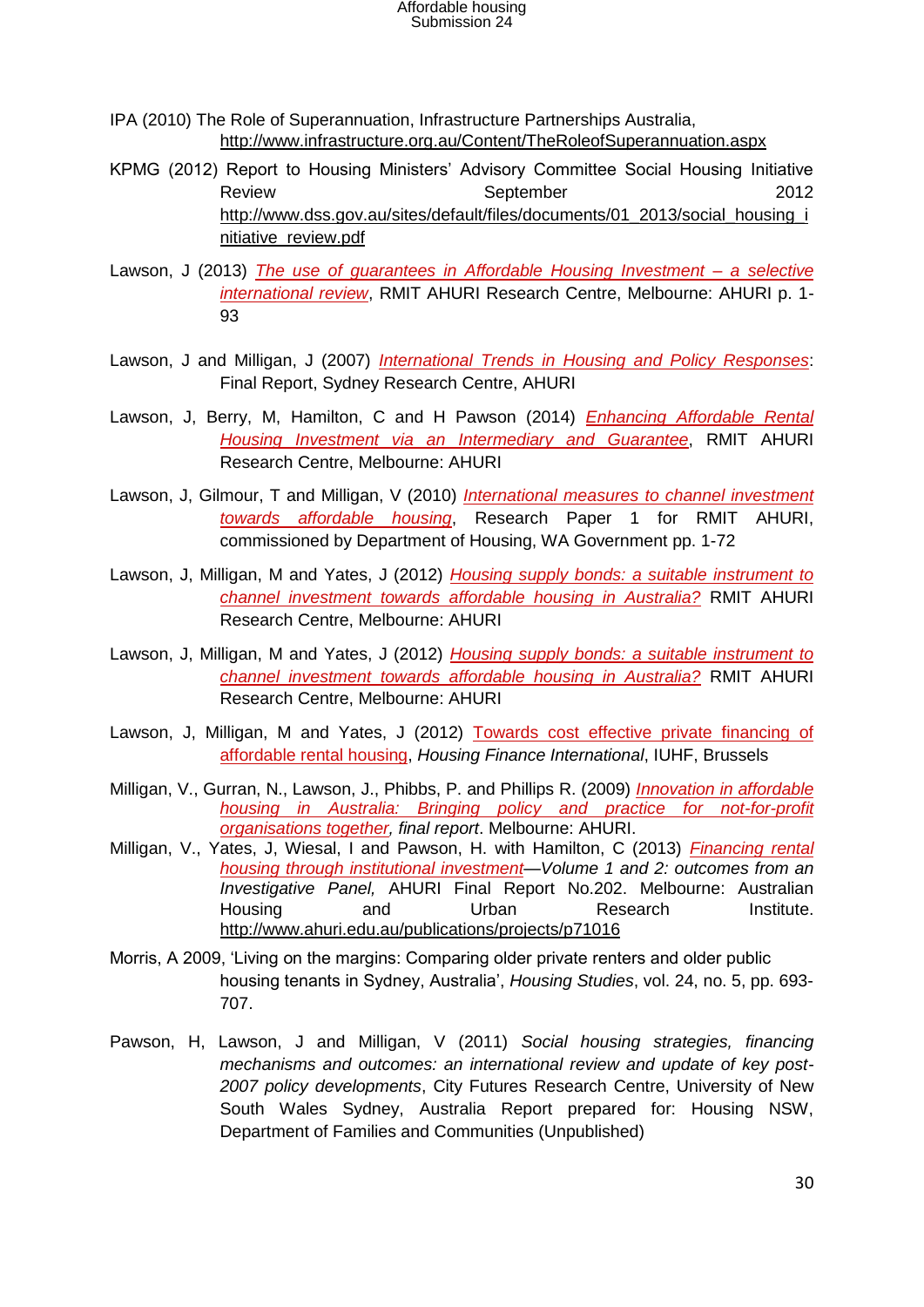- Productivity Commission (2010) *Contribution of the not-for-profit sector, Research Report*. Canberra: Productivity Commission. At http://www.pc.gov.au/projects/ study/not-for-profit/report.
- RAI/EY (2012) Renewal of Local Infrastructure in Regional Australia, Ernst and Young for Regional Australia Institute http://www.regionalaustralia.org.au/wpcontent/uploads/2013/06/RAI-Renewal-of-Local-Infrastructure-in-Regional-Australia.pdf
- Rawnsley, T and Spiller, M (2012) Housing and Urban Form: a new productivity agenda, in R. Tomlinson (ed.) *Australia's Unintended Cities: The Impact of Housing on Urban Development,* CSIRO Publishing, Melbourne.
- Reserve bank of Australia (2013) Financial Stability Review, RBA, Sydney see also <http://www.abc.net.au/news/2013-09-25/rba-stability-report/4979900>
- SMART (2014) Green Paper on Infrastructure Imperatives for Australia, University of Wollongong [http://uowblogs.com/smartinfrastructure/2014/01/28/governments](http://uowblogs.com/smartinfrastructure/2014/01/28/governments-challenged-to-go-back-to-basics-on-infrastructure-planning/#more-174)[challenged-to-go-back-to-basics-on-infrastructure-planning/#more-174](http://uowblogs.com/smartinfrastructure/2014/01/28/governments-challenged-to-go-back-to-basics-on-infrastructure-planning/#more-174)
- The Senate Economics References Committee (2011) *Investing for good: the development of a capital market for the not-for-profit sector in Australia*, Report. At http://www.aph.gov.au/senate/committee/economics\_ctte/ capital\_market\_2011/report/index.htm.
- Towers Watson (2013) Global Pension Assets Study 2013, Towers Watson [http://www.towerswatson.com/en/Insights/IC-Types/Survey-Research-](http://www.towerswatson.com/en/Insights/IC-Types/Survey-Research-Results/2013/01/Global-Pensions-Asset-Study-2013)[Results/2013/01/Global-Pensions-Asset-Study-2013](http://www.towerswatson.com/en/Insights/IC-Types/Survey-Research-Results/2013/01/Global-Pensions-Asset-Study-2013)
- Vamos, P in McDonald, I and Somasundaram, N (2013) Australian Pensions to Invest in Foreign Infrastructure Assets, in Bloomberg News 17 April [http://www.bloomberg.com/news/2013-04-17/australian-pensions-to-invest-in](http://www.bloomberg.com/news/2013-04-17/australian-pensions-to-invest-in-foreign-infrastructure-assets.html)[foreign-infrastructure-assets.html](http://www.bloomberg.com/news/2013-04-17/australian-pensions-to-invest-in-foreign-infrastructure-assets.html)
- Victoria Auditor General (2010) Access to Social Housing; Melbourne: VAGO
- Wood, G & Ong, R (2010) *Factors Shaping the Decision to Become a Landlord and Retain Rental Investments*, Final Report, no. 142, AHURI, Melbourne.
- Wood, G. and Ong, R. (2012) *Sustaining home ownership in the 21st century: emerging policy concerns,* AHURI Final Report No.187. Melbourne: Australian Housing and Urban Research Institute.
- Yates, J (2011) ["Explaining Australia's trends in home ownership"](http://www.housingfinance.org/uploads/Publicationsmanager/HFI%20Winter%202011.pdf#page=6) *Housing Finance International* 26(4):6–13
- Yates, J (2012) Housing policies and wealth inequality in in R. Tomlinson (ed.) *Australia's Unintended Cities: The Impact of Housing on Urban Development,* CSIRO Publishing, Melbourne.
- Yates, J. & Bradbury, B. (2010) Home ownership as a (crumbling) fourth pillar of social insurance in Australia. *Journal of Housing and the Built Environment*, 25, 193– 211.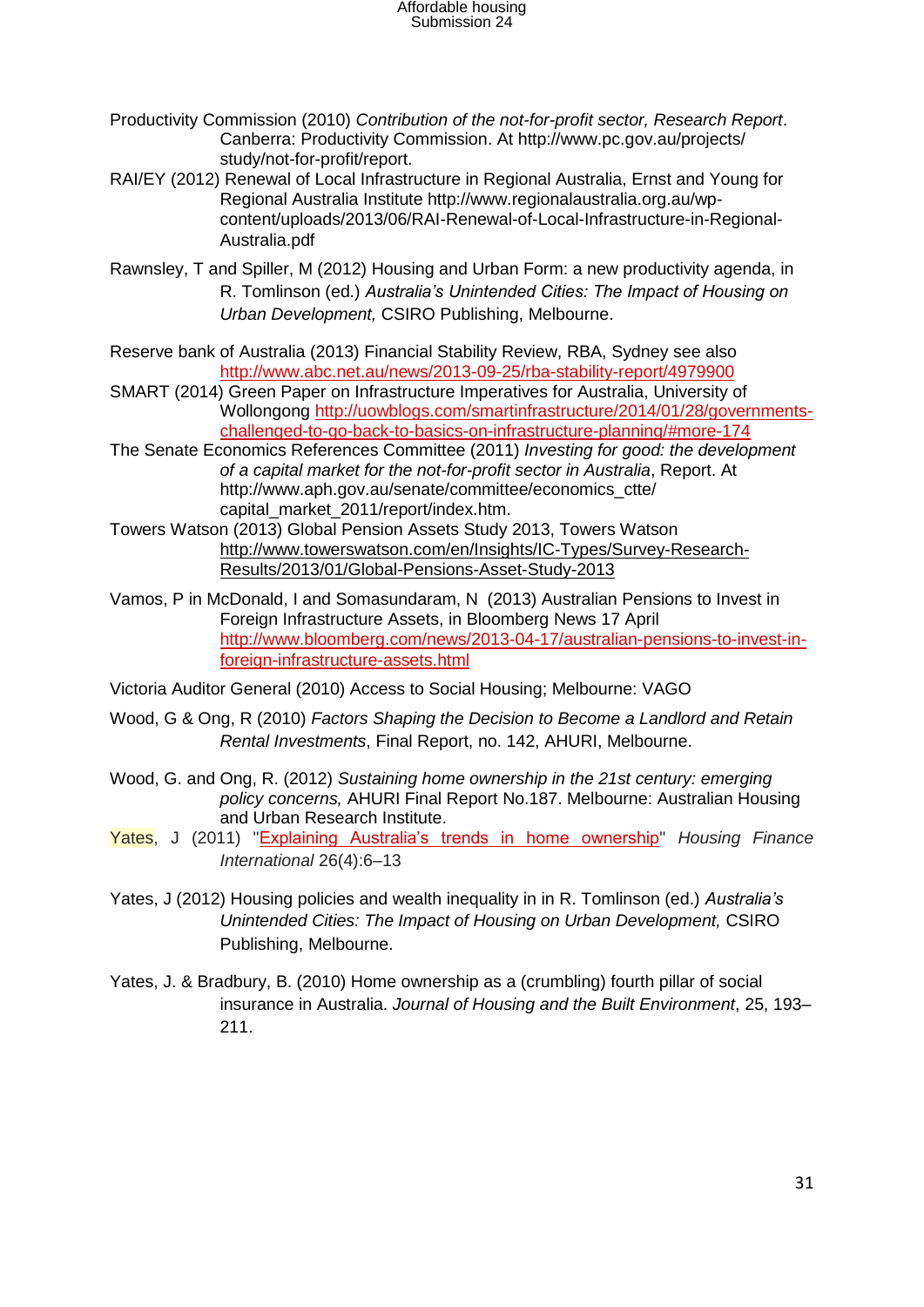## **Attachment 1: Relevant Research**

The submission draws on relevant published research, which is listed below and can mostly be accessed in full online:

- Berry, M. & Williams P. (2011) *[Investigative Panel on a socially sustainable housing system for](http://www.ahuri.edu.au/publications/projects/p30637)  [Australia](http://www.ahuri.edu.au/publications/projects/p30637),* AHURI Final Report No.169. Melbourne: Australian Housing and Urban Research Institute.
- Lawson, J, Berry, M, Hamilton, C and H Pawson (2014) *[Enhancing Affordable Rental](http://www.ahuri.edu.au/publications/projects/p53019/)  [Housing Investment via an Intermediary and Guarantee](http://www.ahuri.edu.au/publications/projects/p53019/)*, RMIT AHURI Research Centre, Melbourne: AHURI
- Lawson, J (2013) *[The use of guarantees in Affordable Housing Investment –](http://www.ahuri.edu.au/publications/projects/p53019/) a selective [international review](http://www.ahuri.edu.au/publications/projects/p53019/)*, RMIT AHURI Research Centre, Melbourne: AHURI p. 1- 93
- Deutsch, E and Lawson, J (2013) *[International measures to channel investment towards](http://www.ahuri.edu.au/publications/projects/p30440)  [affordable housing: Austrian Case study](http://www.ahuri.edu.au/publications/projects/p30440)* for RMIT AHURI, commissioned by Department of Housing, WA Government pp. 1-70
- Gilmour, T, Washer, M and Lawson, J (2013) *[International measures to channel investment](http://www.ahuri.edu.au/publications/projects/p30440)  [towards affordable housing: England Case study](http://www.ahuri.edu.au/publications/projects/p30440)* for RMIT AHURI, commissioned by Department of Housing, WA Government pp. 1-40
- Lawson, J, Milligan, M and Yates, J (2012) [Towards cost effective private financing of](http://www.housingfinance.org/publications/hfi-archives)  [affordable rental housing,](http://www.housingfinance.org/publications/hfi-archives) *Housing Finance International*, IUHF, Brussels
- Lawson, J, Milligan, M and Yates, J (2012) *[Housing supply bonds: a suitable instrument to](http://www.ahuri.edu.au/publications/projects/p30652)  [channel investment towards affordable housing in Australia?](http://www.ahuri.edu.au/publications/projects/p30652)* RMIT AHURI Research Centre, Melbourne: AHURI
- Lawson, J, Gilmour, T and Milligan, V (2010) *[International measures to channel investment](http://www.ahuri.edu.au/publications/projects/p30440)  [towards affordable housing](http://www.ahuri.edu.au/publications/projects/p30440)*, Research Paper 1 for RMIT AHURI, commissioned by Department of Housing, WA Government pp. 1-72
- Lawson, J and Milligan, J (2007) *[International Trends in Housing and Policy Responses](http://www.ahuri.edu.au/publications/projects/p60323)*: Final Report, Sydney Research Centre, AHURI
- Milligan, V., Yates, J, Wiesal, I and Pawson, H. with Hamilton, C (2013) *[Financing rental housing](http://www.ahuri.edu.au/publications/projects/p71016)  [through institutional investment](http://www.ahuri.edu.au/publications/projects/p71016)—Volume 1 and 2: outcomes from an Investigative Panel,* AHURI Final Report No.202. Melbourne: Australian Housing and Urban Research Institute. <http://www.ahuri.edu.au/publications/projects/p71016>
- Milligan, V., Gurran, N., Lawson, J., Phibbs, P. and Phillips R. (2009) *[Innovation in affordable](http://www.ahuri.edu.au/publications/projects/p60504)  [housing in Australia: Bringing policy and practice for not-for-profit](http://www.ahuri.edu.au/publications/projects/p60504)  [organisations together](http://www.ahuri.edu.au/publications/projects/p60504), final report*. Melbourne: AHURI.
- Pawson, H, Lawson, J and Milligan, V (2011) *Social housing strategies, financing mechanisms and outcomes: an international review and update of key post-2007 policy developments*, City Futures Research Centre, University of New South Wales Sydney, Australia Report prepared for: Housing NSW, Department of Families and Communities (Unpublished)